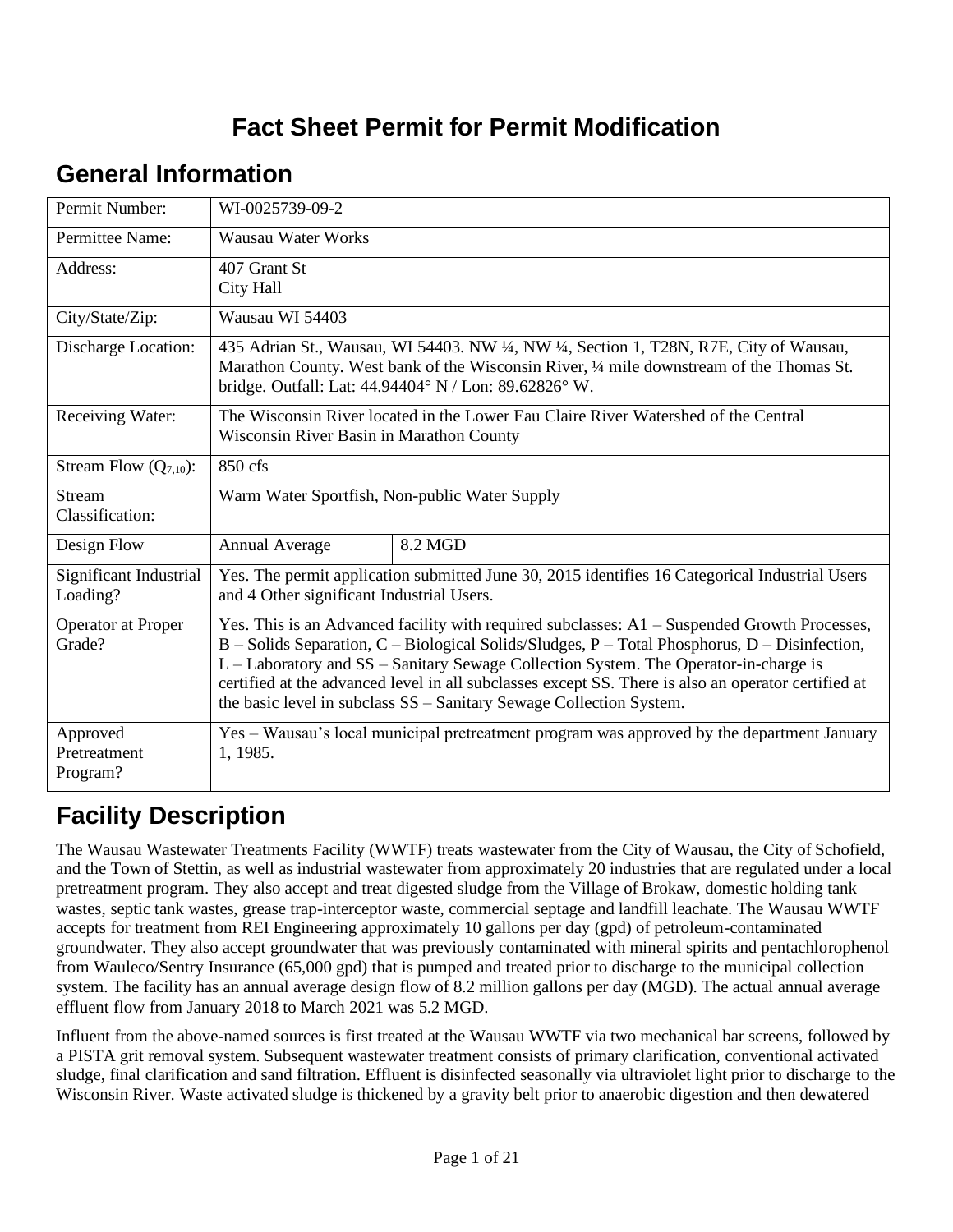using two belt filter presses to create Class B cake sludge. Sludge is then recycled via landspreading on Department approved sites.

Wausau is nearing completion of a solids handling facility upgrade to produce a variety of sludge products, including, Class B Liquid and Class A Heat Dried Exceptional Quality Biosolids for distribution to the public, land application or landfilling.

### **Explanation of Permit Modification**

The Wausau Water Works wastewater treatment facility's modified permit issued November 20, 2019 was modified to replace the total phosphorus water quality based effluent limits (WQBELs) calculated pursuant to s. NR 217.13, Wis. Adm. Code, with total phosphorus WQBELs derived consistent with the wasteload allocations in the Wisconsin River Total Maximum Daily Load (TMDL) Site-Specific Criteria for Lakes Petenwell, Castle Rock, and Wisconsin. Additionally, Wausau is nearing completion of a solids handling facility upgrade to produce a variety of sludge (biosolids) products. This permit modification adds biosolids sample points and outfalls, including a Class A Exceptional Quality Biosolids that can be distributed to the public. See sample point/outfall descriptions in the table below for outfalls 010, 003, 002 (revised), 011, 004, 005, and 006, and section 4 of the permit for biosolids monitoring requirements.

|                                         | <b>Sample Point Designation</b>                                                                                                                          |                                                                                                                                                                                                                                                                                                                                                                                                                                                                                                                                                         |  |  |  |  |
|-----------------------------------------|----------------------------------------------------------------------------------------------------------------------------------------------------------|---------------------------------------------------------------------------------------------------------------------------------------------------------------------------------------------------------------------------------------------------------------------------------------------------------------------------------------------------------------------------------------------------------------------------------------------------------------------------------------------------------------------------------------------------------|--|--|--|--|
| <b>Sample</b><br>Point<br><b>Number</b> | Discharge Flow, Units, and<br><b>Averaging Period</b>                                                                                                    | Sample Point Location, Waste Type/sample Contents and<br><b>Treatment Description (as applicable)</b>                                                                                                                                                                                                                                                                                                                                                                                                                                                   |  |  |  |  |
| 701                                     | 5.0 MGD<br>$(1/1/2019 - 4/30/2021)$                                                                                                                      | Representative composite influent samples shall be taken from the<br>influent pump discharge pipe.                                                                                                                                                                                                                                                                                                                                                                                                                                                      |  |  |  |  |
| 001                                     | 5.3 MGD<br>$(1/1/2019 - 4/30/2021)$                                                                                                                      | Representative effluent samples, except those for fecal coliform,<br>shall be collected at the disinfection channel prior to disinfection;<br>samples for fecal coliform shall be collected after disinfection.                                                                                                                                                                                                                                                                                                                                         |  |  |  |  |
| 002                                     | 1,262 Dry US Tons<br>(2020)<br>Note: See Sample Point 002 below<br>for new sample point description<br>for this outfall for this permit<br>modification. | Representative sludge samples shall be collected from cake sludge<br>storage quarterly and monitored for Lists 1, 2, 3 and 4.                                                                                                                                                                                                                                                                                                                                                                                                                           |  |  |  |  |
| 104                                     | $N/A$ – Field Blank                                                                                                                                      | The field blank shall be collected using standard handling<br>procedures every day that mercury samples are collected at influent<br>and effluent.                                                                                                                                                                                                                                                                                                                                                                                                      |  |  |  |  |
| 601                                     | $N/A - River$ Monitoring                                                                                                                                 | Temperature and flow of the Wisconsin River shall be monitored<br>for determination of Wasteload Allocated (WLA) limits at Outfall<br>001. See subsections below for specific monitoring information.                                                                                                                                                                                                                                                                                                                                                   |  |  |  |  |
| 010                                     | $N/A - New$ Outfall                                                                                                                                      | Class B, Liquid, Anaerobically digested thickened biosolids.<br>Representative composite samples shall be collected from the<br>dewatering feed pumps prior to the dewatering belt filter presses.<br>Sludge must be mixed prior to sampling and monitored quarterly<br>for metals (List 1) and vector attraction reduction (List 4) if using<br>volatile solids reduction to show compliance with vector attraction<br>reduction requirements at outfalls 002 and 003. With department<br>approval this sample point may be used to satisfy monitoring |  |  |  |  |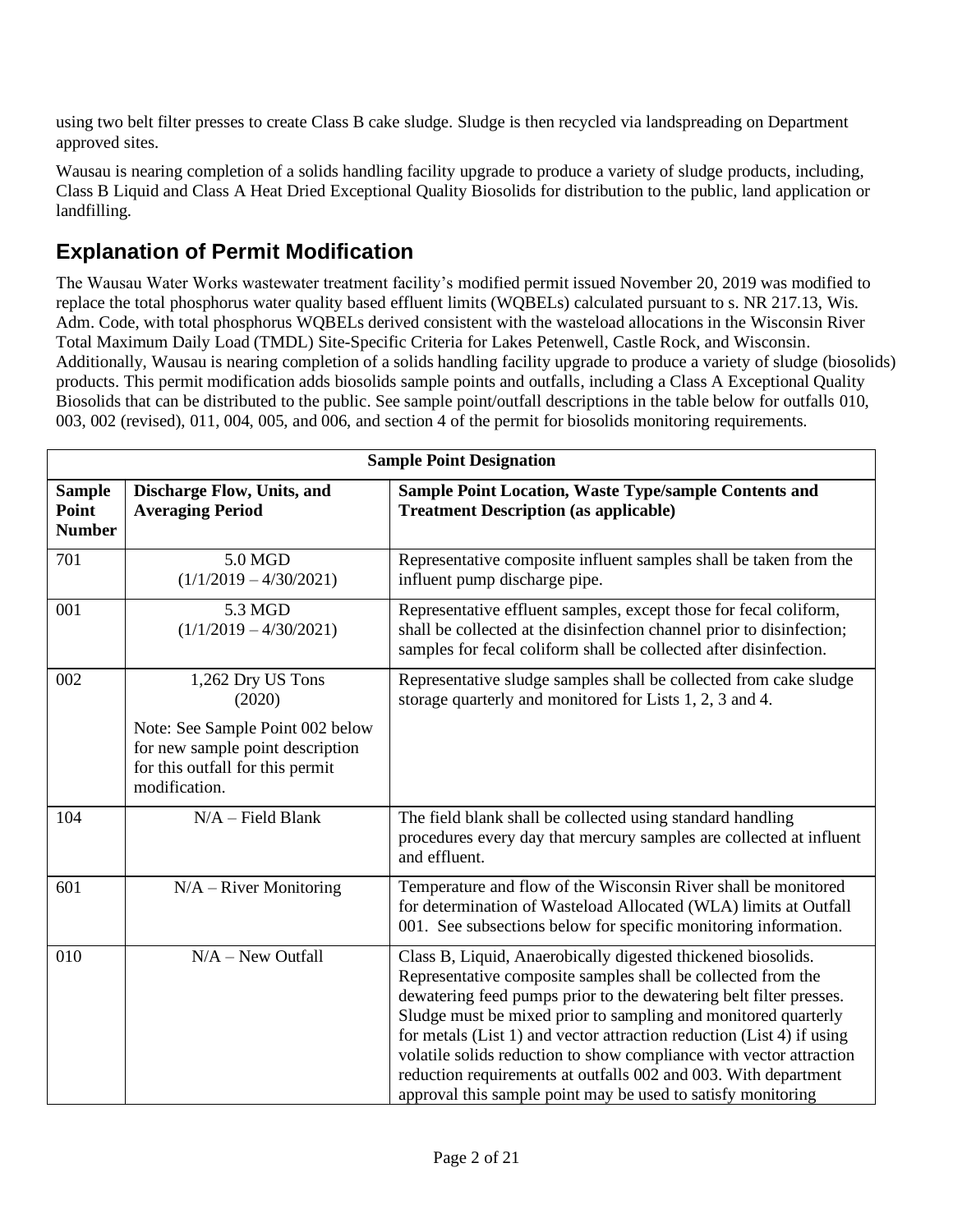|                                         | <b>Sample Point Designation</b>                       |                                                                                                                                                                                                                                                                                                                                                                                                                                                                                                                                                                                                                                                                                                                                                                                                                                                                                                                                                                                                                                                                                                     |  |  |  |  |
|-----------------------------------------|-------------------------------------------------------|-----------------------------------------------------------------------------------------------------------------------------------------------------------------------------------------------------------------------------------------------------------------------------------------------------------------------------------------------------------------------------------------------------------------------------------------------------------------------------------------------------------------------------------------------------------------------------------------------------------------------------------------------------------------------------------------------------------------------------------------------------------------------------------------------------------------------------------------------------------------------------------------------------------------------------------------------------------------------------------------------------------------------------------------------------------------------------------------------------|--|--|--|--|
| <b>Sample</b><br>Point<br><b>Number</b> | Discharge Flow, Units, and<br><b>Averaging Period</b> | <b>Sample Point Location, Waste Type/sample Contents and</b><br><b>Treatment Description (as applicable)</b>                                                                                                                                                                                                                                                                                                                                                                                                                                                                                                                                                                                                                                                                                                                                                                                                                                                                                                                                                                                        |  |  |  |  |
|                                         |                                                       | requirements for metals (List 1) for outfalls 002, 003, 004, 005 and<br>006. The permittee shall demonstrate to the satisfaction of the<br>department that the results for this outfall can be correlated with<br>monitoring results for these other sample points and/or outfalls.<br>This is a common sample point for metals (List 1), PPS and PCBs<br>and is not an outfall for distribution.                                                                                                                                                                                                                                                                                                                                                                                                                                                                                                                                                                                                                                                                                                   |  |  |  |  |
| 003                                     | $N/A - New$ Outfall                                   | Class B, Liquid, Anaerobically digested thickened biosolids.<br>Representative composite samples shall be collected from the<br>dewatering feed pumps prior to land application. Sludge must be<br>mixed prior to sampling and monitored quarterly for metals (List 1),<br>nutrients (List 2), pathogen control (List 3) and vector attraction<br>reduction (List 4). With department approval metals monitoring<br>performed at outfall 010 may be used to satisfy monitoring<br>requirements for metals (List 1) at this outfall provided the results<br>can be correlated with monitoring results for sample point 010. The<br>permittee may request that vector attraction reduction (List 4)<br>monitoring performed at outfall 010 be used to meet vector<br>attraction reduction requirements at this outfall if the permittee is<br>using volatile solids reduction to meet List 4 requirements. This<br>outfall is inactive for land application. The permittee shall obtain<br>Departmental approval prior to landspreading liquid sludge and<br>therefore commencing use of Outfall 003. |  |  |  |  |
| 002                                     | $N/A - New$ Outfall                                   | Class B, Cake, Anaerobically digested dewatered biosolids.<br>Representative composite samples shall be collected from the wet<br>cake loadout valve prior to land application. Sludge must be mixed<br>prior to sampling and monitored quarterly for metals (List 1),<br>nutrients (List 2), pathogen control (List 3) and vector attraction<br>reduction (List 4). With department approval metals monitoring<br>performed at outfall 010 may be used to satisfy monitoring<br>requirements for metals (List 1) at this outfall provided the results<br>can be correlated with monitoring results for sample point 010. The<br>permittee may request that vector attraction reduction (List 4)<br>monitoring performed at outfall 010 be used to meet vector<br>attraction reduction requirements at this outfall if the permittee is<br>using volatile solids reduction to meet List 4 requirements.                                                                                                                                                                                             |  |  |  |  |
| 011                                     | $N/A - New$ Outfall                                   | Class A, Cake, Heat dried exceptional quality biosolids.<br>Representative composite samples shall be collected immediately<br>after the sludge dryer for pathogen control treatment process<br>monitoring (List 3). This is a sample point and not an outfall for<br>distribution.                                                                                                                                                                                                                                                                                                                                                                                                                                                                                                                                                                                                                                                                                                                                                                                                                 |  |  |  |  |
| 004                                     | $N/A - New$ Outfall                                   | Class A, Cake Biosolids, Heat dried exceptional quality biosolids<br>for distribution to the public, land application or landfilling.<br>Representative samples shall be collected from the truck load-out                                                                                                                                                                                                                                                                                                                                                                                                                                                                                                                                                                                                                                                                                                                                                                                                                                                                                          |  |  |  |  |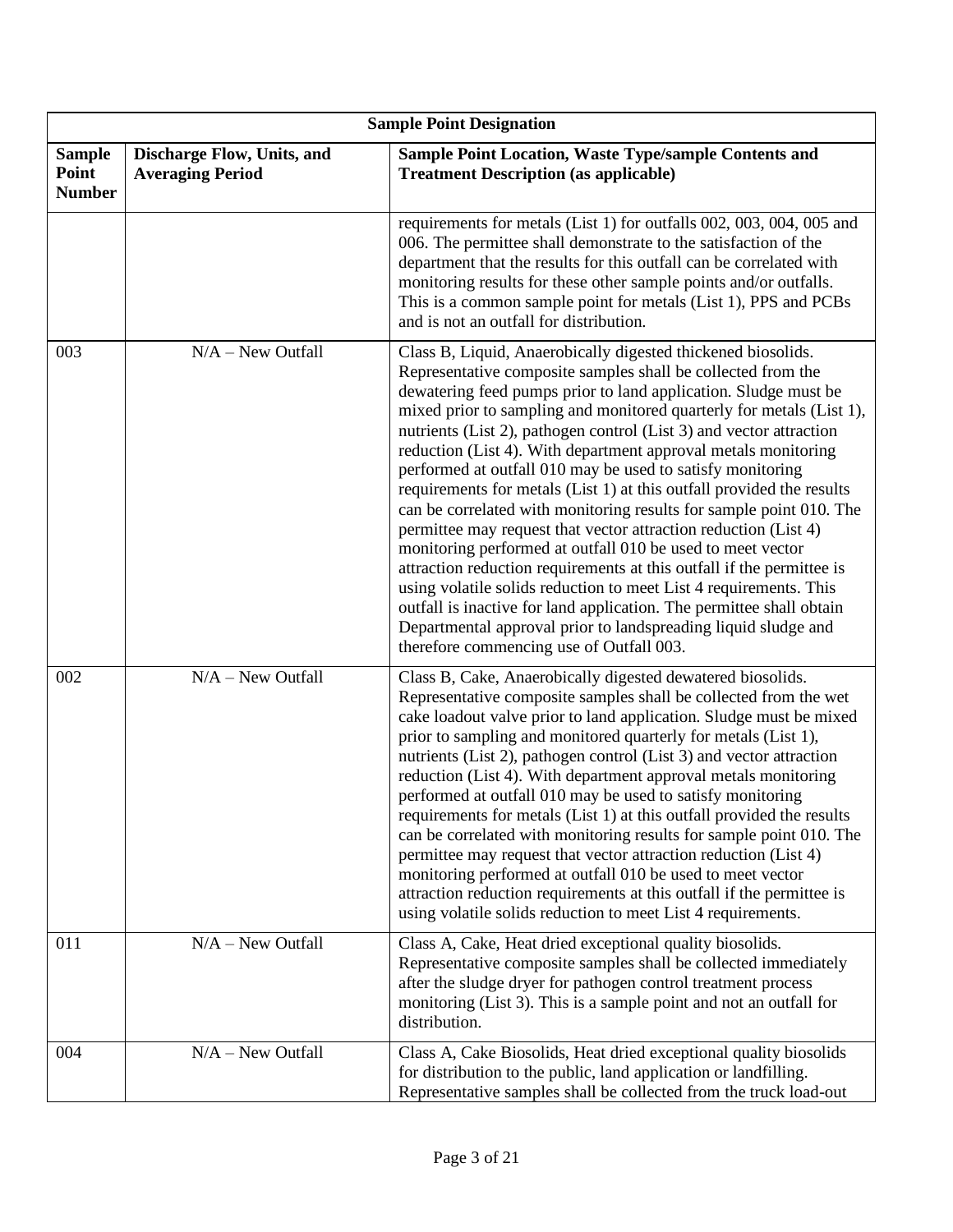|                                         | <b>Sample Point Designation</b>                       |                                                                                                                                                                                                                                                                                                                                                                                                                                                                                                                                                                                                                                                                                                                                                                                                                                                                                                                                                                                                                                                           |  |  |  |  |
|-----------------------------------------|-------------------------------------------------------|-----------------------------------------------------------------------------------------------------------------------------------------------------------------------------------------------------------------------------------------------------------------------------------------------------------------------------------------------------------------------------------------------------------------------------------------------------------------------------------------------------------------------------------------------------------------------------------------------------------------------------------------------------------------------------------------------------------------------------------------------------------------------------------------------------------------------------------------------------------------------------------------------------------------------------------------------------------------------------------------------------------------------------------------------------------|--|--|--|--|
| <b>Sample</b><br>Point<br><b>Number</b> | Discharge Flow, Units, and<br><b>Averaging Period</b> | Sample Point Location, Waste Type/sample Contents and<br><b>Treatment Description (as applicable)</b>                                                                                                                                                                                                                                                                                                                                                                                                                                                                                                                                                                                                                                                                                                                                                                                                                                                                                                                                                     |  |  |  |  |
|                                         |                                                       | area and monitored quarterly for metals (List 1), nutrients (List 2),<br>pathogen control (List 3) and vector attraction reduction (List 4).<br>Pathogen control (List 3) monitoring is not required if the sludge is<br>not stored at this location. All pathogen control samples shall be<br>discrete samples. Each pathogen control sample shall meet the<br>pathogen limit to prove effective pathogen treatment. With<br>department approval metals monitoring performed at outfall 010<br>may be used to satisfy monitoring requirements for metals (List 1)<br>at this outfall provided the results can be correlated with monitoring<br>results for sample point 010. This outfall is inactive for<br>distribution. See section 4.2.4.5 for requirements for activating this<br>outfall. Notify the Department 30 days prior to distributing Class A<br>Sludge product.                                                                                                                                                                           |  |  |  |  |
| 005                                     | $N/A - New$ Outfall                                   | Class A, Cake Biosolids, Heat dried exceptional quality biosolids<br>from the biosolids storage building for distribution to the public,<br>land application or landfilling. Representative samples shall be<br>collected from the dried biosolids piles in the storage building and<br>monitored quarterly for metals (List 1), nutrients (List 2) and<br>pathogen control (List 3). Monitoring is not required during<br>quarters when there is no public distribution. Retesting for pathogen<br>control (List 3) is required prior to distribution of Class A sludge<br>product to the public. With Department approval metals monitoring<br>performed at outfall 010 may be used to satisfy monitoring<br>requirements for metals (List 1) at this outfall provided the results<br>can be correlated with monitoring results for sample point 010. This<br>outfall is inactive for distribution. See section 4.2.4.5 for<br>requirements for activating this outfall. Notify the Department 30<br>days prior to distributing Class A sludge product. |  |  |  |  |
| 006                                     | $N/A - New$ Outfall                                   | Class A, Heat dried cake sludge, collected as dust prior to<br>distribution or disposal. Representative samples shall be collected at<br>the dust collector and monitored quarterly for metals (List 1),<br>nutrients (List 2), pathogen control (List 3) and vector attraction<br>reduction (List 4). With department approval metals monitoring<br>performed at outfall 010 may be used to satisfy monitoring<br>requirements for metals (List 1) at this outfall provided the results<br>can be correlated with monitoring results for sample point 010.<br>Monitoring at outfall 006 is not required during quarters when there<br>is no public distribution. This outfall is inactive for distribution. See<br>section 4.2.4.5 for requirements for activating this outfall. Permittee<br>shall notify the department 30 days prior to distribution.                                                                                                                                                                                                 |  |  |  |  |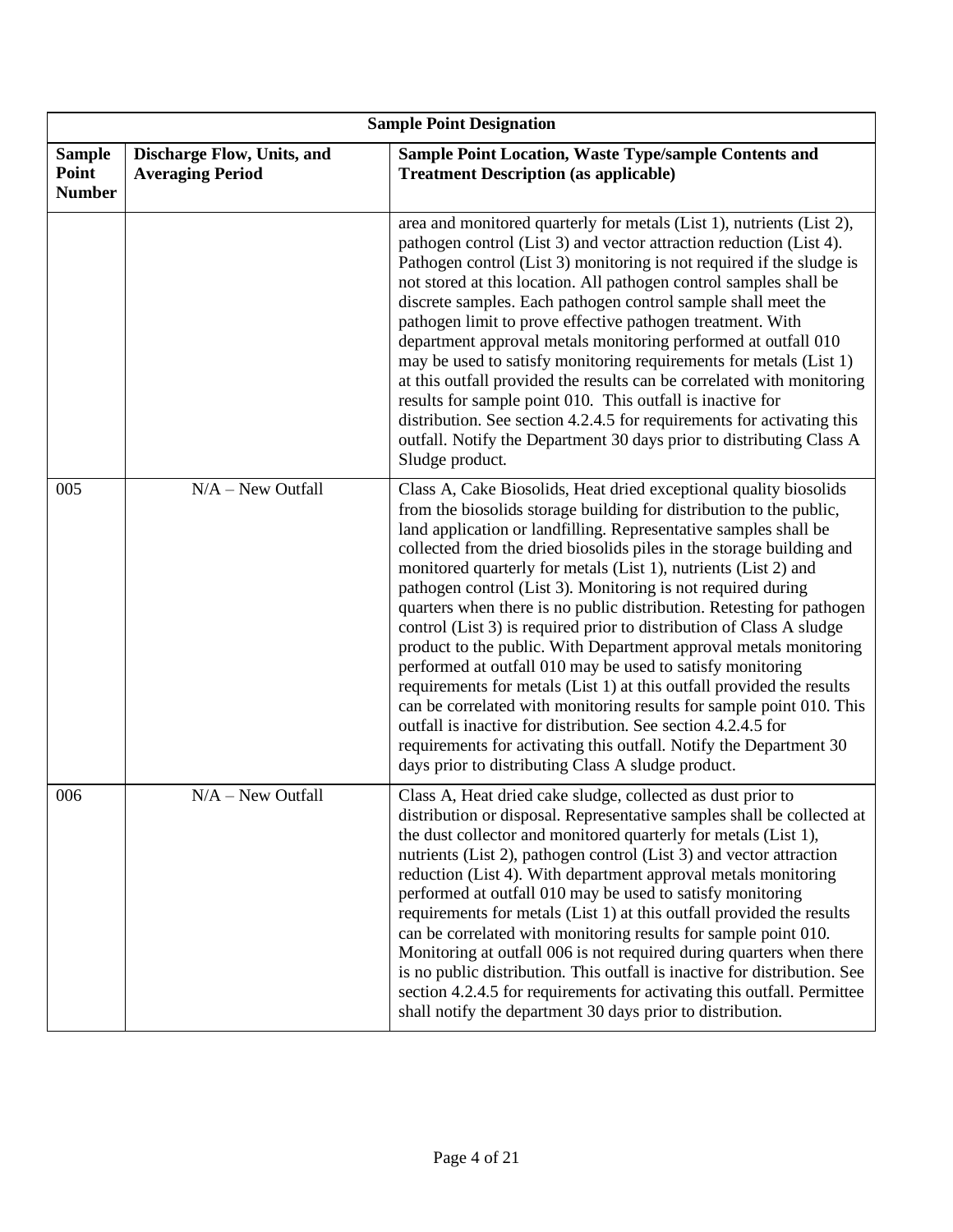# **1 Influent - Proposed Monitoring**

## **Sample Point Number: 701- INFLUENT TO PLANT**

| <b>Monitoring Requirements and Limitations</b> |                   |                                  |                                   |                              |                                                      |  |
|------------------------------------------------|-------------------|----------------------------------|-----------------------------------|------------------------------|------------------------------------------------------|--|
| <b>Parameter</b>                               | <b>Limit Type</b> | <b>Limit and</b><br><b>Units</b> | <b>Sample</b><br><b>Frequency</b> | <b>Sample</b><br><b>Type</b> | <b>Notes</b>                                         |  |
| <b>Flow Rate</b>                               |                   | <b>MGD</b>                       | Continuous                        | Continuous                   |                                                      |  |
| BOD5, Total                                    |                   | mg/L                             | 5/Week                            | 24-Hr Flow<br>Prop Comp      |                                                      |  |
| Suspended Solids,<br>Total                     |                   | mg/L                             | 5/Week                            | 24-Hr Flow<br>Prop Comp      |                                                      |  |
| Mercury, Total<br>Recoverable                  |                   | ng/L                             | Monthly                           | 24-Hr Flow<br>Prop Comp      | See sections 1.2.1.1 and<br>$1.2.1.2$ of the permit. |  |
| Cadmium, Total<br>Recoverable                  |                   | ug/L                             | Monthly                           | 24-Hr Flow<br>Prop Comp      | See section 1.2.1.2 of the<br>permit.                |  |
| Chromium, Total<br>Recoverable                 |                   | $\text{ug/L}$                    | Monthly                           | 24-Hr Flow<br>Prop Comp      |                                                      |  |
| Copper, Total<br>Recoverable                   |                   | $\text{ug/L}$                    | Monthly                           | 24-Hr Flow<br>Prop Comp      |                                                      |  |
| Cyanide, Total                                 |                   | $\text{ug/L}$                    | Monthly                           | 24-Hr Flow<br>Prop Comp      |                                                      |  |
| Lead, Total<br>Recoverable                     |                   | $\text{ug/L}$                    | Monthly                           | 24-Hr Flow<br>Prop Comp      |                                                      |  |
| Nickel, Total<br>Recoverable                   |                   | ug/L                             | Monthly                           | 24-Hr Flow<br>Prop Comp      |                                                      |  |
| Silver, Total<br>Recoverable                   |                   | ug/L                             | Monthly                           | 24-Hr Flow<br>Prop Comp      |                                                      |  |
| Zinc, Total<br>Recoverable                     |                   | $\text{ug/L}$                    | Monthly                           | 24-Hr Flow<br>Prop Comp      |                                                      |  |

## **Changes from Previous Permit**

There have been no changes to influent monitoring requirements from the previous permit.

### **Explanation of Limits and Monitoring Requirements**

Section NR 210.04(2), Wis. Adm. Code, requires that influent wastewater strengths and volumes shall be characterized by monitoring for flow, BOD<sub>5</sub> and Total Suspended Solids (TSS). BOD<sub>5</sub> and TSS influent monitoring results are required to demonstrate the 85% removal requirement for BOD<sub>5</sub> and TSS found in ss. NR 210.05(1)(a)3 and (b)3, Wis. Adm. Code.

#### **Pretreatment Program**

The Wausau wastewater treatment facility has a design flow of more than 5 million gallon per day (MGD) and thus is required, pursuant to s. NR 211.20, Wis. Adm. Code, to administer an industrial pretreatment program. Monthly influent monitoring is required for cadmium, chromium, copper, cyanide, lead, mercury, nickel, and zinc.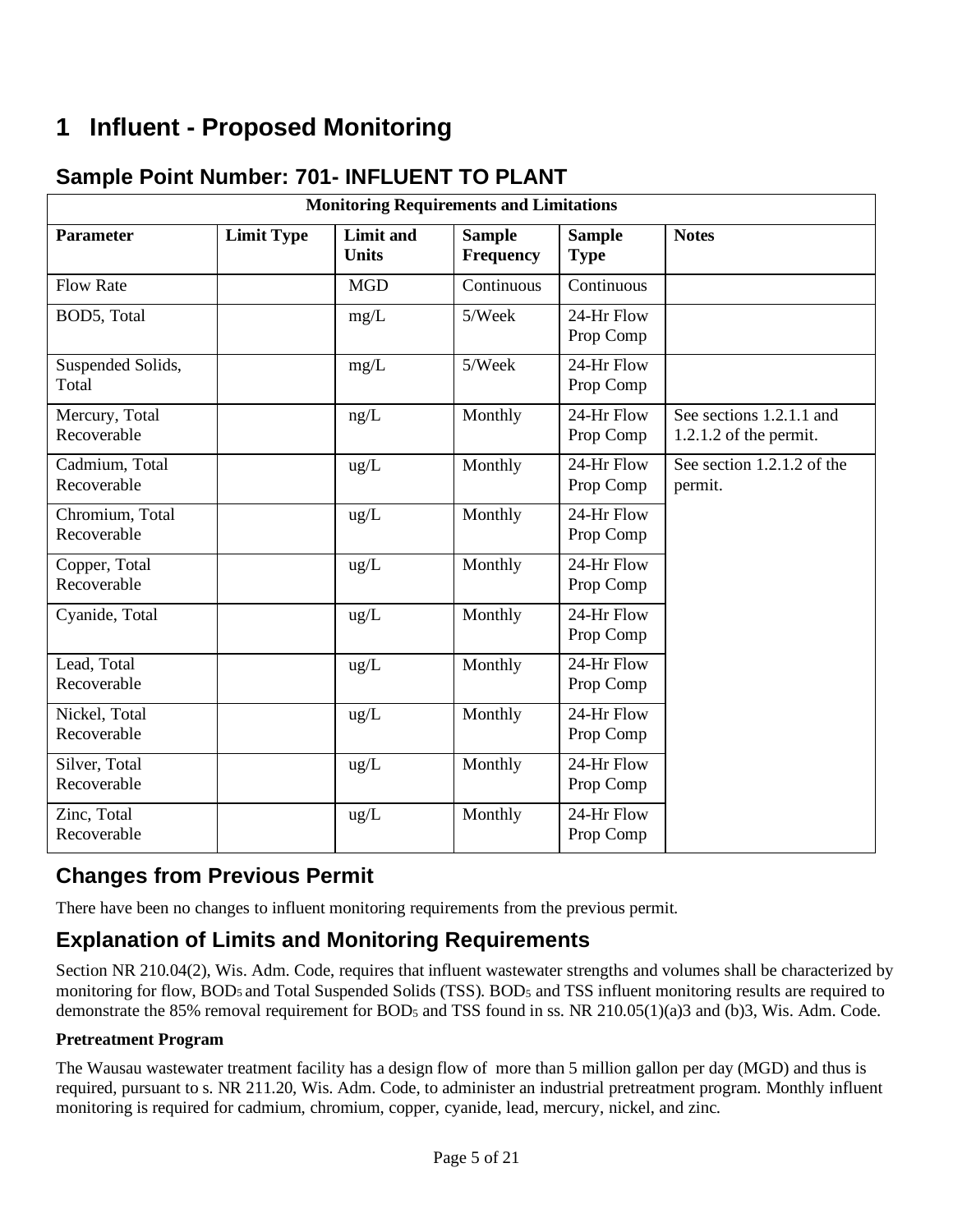#### **Mercury Monitoring**

In addition to the requirements in s, NR 211.20, Wis. Adm. Code, and because the permit also includes an alternative mercury effluent limit, monthly influent monitoring for mercury is required pursuant to NR 106.145(3)(a)1, Wis. Adm. Code, for treatment facilities with an average flow rate greater than or equal to 5 million gallons per day.

# **2 In-plant - Proposed Monitoring and Limitations**

### **Sample Point Number: 104- Mercury field blank**

| <b>Monitoring Requirements and Limitations</b> |                   |                           |                                   |                              |                                                                                 |  |
|------------------------------------------------|-------------------|---------------------------|-----------------------------------|------------------------------|---------------------------------------------------------------------------------|--|
| <b>Parameter</b>                               | <b>Limit Type</b> | Limit and<br><b>Units</b> | <b>Sample</b><br><b>Frequency</b> | <b>Sample</b><br><b>Type</b> | <b>Notes</b>                                                                    |  |
| Mercury, Total<br>Recoverable                  |                   | ng/L                      | Monthly                           | <b>Blank</b>                 | See subsection 2.2.1.1 of<br>the permit for mercury<br>monitoring requirements. |  |

### **Changes from Previous Permit**

There have been no changes to in-plant monitoring requirements from the previous permit.

### **Explanation of Limits and Monitoring Requirements**

Collection of a field blank during mercury sampling events is required to satisfy the sampling requirements of ss. NR 106.145(9) and (10), Wis. Adm. Code.

# **3 Surface Water - Proposed Monitoring and Limitations**

### **Sample Point Number: 001- EFFLUENT TO WISCONSIN RIVER**

| <b>Monitoring Requirements and Limitations</b> |                         |                           |                                   |                              |                                                                                                          |  |
|------------------------------------------------|-------------------------|---------------------------|-----------------------------------|------------------------------|----------------------------------------------------------------------------------------------------------|--|
| <b>Parameter</b>                               | <b>Limit Type</b>       | Limit and<br><b>Units</b> | <b>Sample</b><br><b>Frequency</b> | <b>Sample</b><br><b>Type</b> | <b>Notes</b>                                                                                             |  |
| <b>Flow Rate</b>                               |                         | <b>MGD</b>                | Continuous                        | Continuous                   |                                                                                                          |  |
| BOD <sub>5</sub> , Total                       | Monthly Avg             | $30 \text{ mg/L}$         | 5/Week                            | 24-Hr Comp                   |                                                                                                          |  |
| BOD <sub>5</sub> , Total                       | Weekly Avg              | $45 \text{ mg/L}$         | 5/Week                            | 24-Hr Comp                   |                                                                                                          |  |
| WLA $BOD5$<br>Discharged                       | Daily Max -<br>Variable | lbs/day                   | 5/Week                            | Calculated                   | See section 3.2.1.2 of the<br>permit.                                                                    |  |
| <b>WLA Value</b>                               |                         | lbs/day                   | 5/Week                            | See Table                    | Report applicable variable<br>limit on DMR. See section<br>3.2.1.2 of the permit for<br>variable limits. |  |
| Suspended Solids,<br>Total                     | Monthly Avg             | $30 \text{ mg/L}$         | 5/Week                            | 24-Hr Flow<br>Prop Comp      |                                                                                                          |  |
| Suspended Solids,<br>Total                     | Weekly Avg              | $45 \text{ mg/L}$         | 5/Week                            | 24-Hr Flow<br>Prop Comp      |                                                                                                          |  |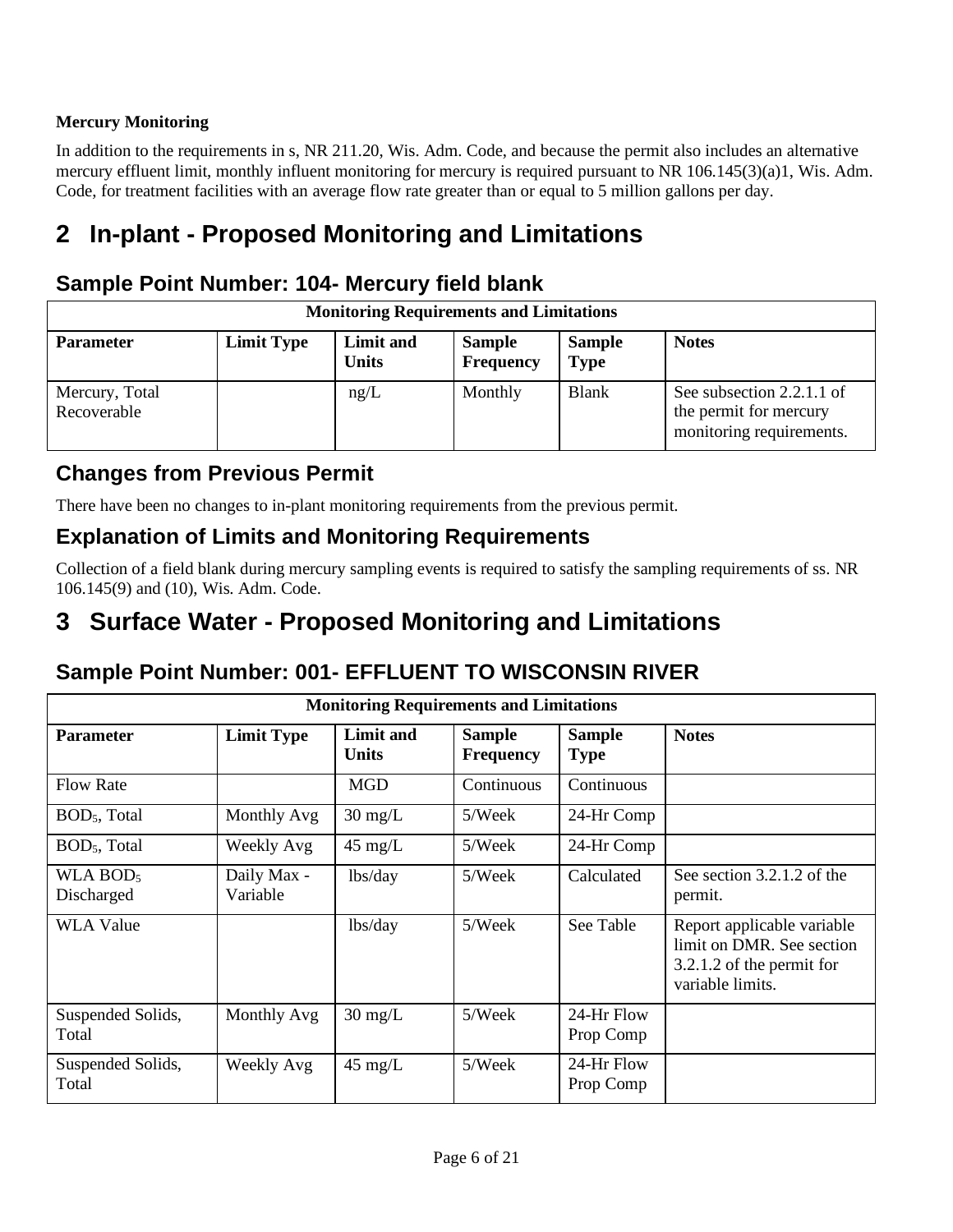|                                    |                                | <b>Monitoring Requirements and Limitations</b> |                                   |                              |                                                                                                                                                                                                                                |
|------------------------------------|--------------------------------|------------------------------------------------|-----------------------------------|------------------------------|--------------------------------------------------------------------------------------------------------------------------------------------------------------------------------------------------------------------------------|
| Parameter                          | <b>Limit Type</b>              | <b>Limit</b> and<br><b>Units</b>               | <b>Sample</b><br><b>Frequency</b> | <b>Sample</b><br><b>Type</b> | <b>Notes</b>                                                                                                                                                                                                                   |
| Phosphorus, Total                  | Monthly Avg                    | $1.0 \text{ mg/L}$                             | 5/Week                            | 24-Hr Flow<br>Prop Comp      |                                                                                                                                                                                                                                |
| Phosphorus, Total                  | Monthly Avg                    | 34 lbs/day                                     | 5/Week                            | Calculated                   | Final TMDL-based mass<br>limit. Monitoring only upon<br>permit effective date. See<br>section $3.2.1.3$ of the<br>permit. Final limit goes into<br>effect pursuant to the<br>phosphorus compliance<br>schedule at section 5.1. |
| Phosphorus, Total                  |                                | lbs/month                                      | Monthly                           | Calculated                   | Calculate the Total<br>Monthly Discharge of<br>phosphorus and report on<br>the last day of the month on<br>the DMR. See TMDL<br>section below.                                                                                 |
| Phosphorus, Total                  |                                | lbs/yr                                         | Monthly                           | Calculated                   | Calculate the 12-month<br>rolling sum of total monthly<br>mass of phosphorus<br>discharged and report on<br>the last day of the month on<br>the DMR. See TMDL<br>section below.                                                |
| pH Field                           | Daily Max                      | $9.0 \text{ su}$                               | 5/Week                            | Grab                         |                                                                                                                                                                                                                                |
| pH Field                           | Daily Min                      | $6.0 \text{ su}$                               | 5/Week                            | Grab                         |                                                                                                                                                                                                                                |
| Fecal Coliform                     | Geometric<br>Mean -<br>Monthly | 400 #/100 ml                                   | Weekly                            | Grab                         | Monitoring and limits apply<br>May 1 through September<br>30 annually.                                                                                                                                                         |
| Fecal Coliform                     | Geometric<br>Mean - Wkly       | 656 #/100 ml                                   | Weekly                            | Grab                         | Monitoring and limits apply<br>May 1 through September<br>30 annually.                                                                                                                                                         |
| Nitrogen, Ammonia<br>(NH3-N) Total |                                | mg/L                                           | Monthly                           | 24-Hr Flow<br>Prop Comp      | Monitoring Only -<br>November 1 through April<br>30 annually.                                                                                                                                                                  |
| Nitrogen, Ammonia<br>(NH3-N) Total |                                | mg/L                                           | Quarterly                         | 24-Hr Flow<br>Prop Comp      | Monitoring Only - May 1<br>through October 31<br>annually.                                                                                                                                                                     |
| Nitrogen, Total<br>Kjeldahl        |                                | mg/L                                           | Quarterly                         | 24-Hr Flow<br>Prop Comp      |                                                                                                                                                                                                                                |
| Nitrogen, Nitrite +                |                                | mg/L                                           | Quarterly                         | 24-Hr Flow                   |                                                                                                                                                                                                                                |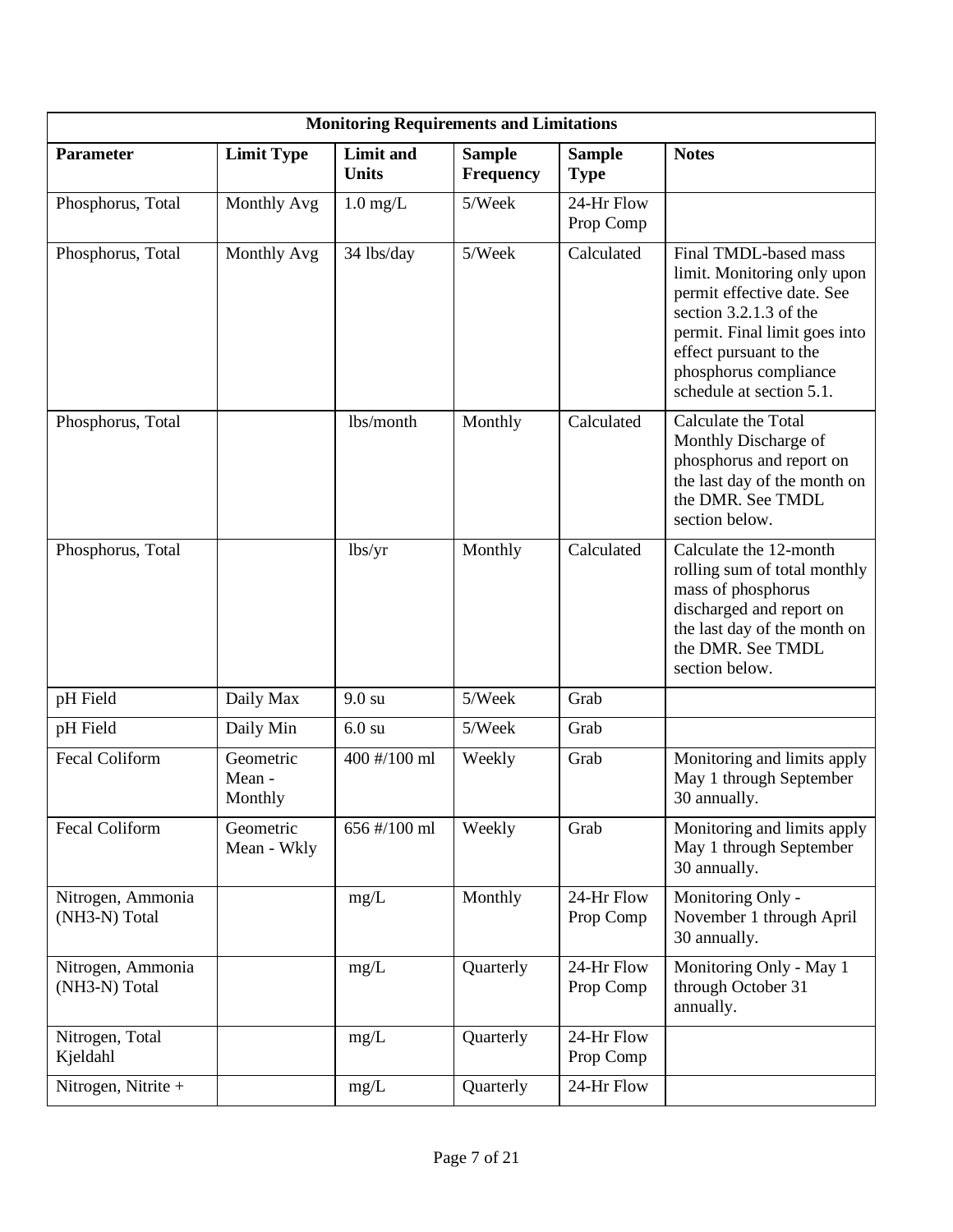| <b>Monitoring Requirements and Limitations</b> |                   |                                  |                                   |                              |                                                                                                                                                                                                        |  |
|------------------------------------------------|-------------------|----------------------------------|-----------------------------------|------------------------------|--------------------------------------------------------------------------------------------------------------------------------------------------------------------------------------------------------|--|
| Parameter                                      | <b>Limit Type</b> | <b>Limit and</b><br><b>Units</b> | <b>Sample</b><br><b>Frequency</b> | <b>Sample</b><br><b>Type</b> | <b>Notes</b>                                                                                                                                                                                           |  |
| Nitrate Total                                  |                   |                                  |                                   | Prop Comp                    |                                                                                                                                                                                                        |  |
| Nitrogen, Total                                |                   | mg/L                             | Quarterly                         | Calculated                   |                                                                                                                                                                                                        |  |
| Hardness, Total as<br>CaCO <sub>3</sub>        |                   | mg/L                             | Monthly                           | 24-Hr Flow<br>Prop Comp      |                                                                                                                                                                                                        |  |
| Copper, Total<br>Recoverable                   |                   | ug/L                             | Monthly                           | $24$ -Hr Flow<br>Prop Comp   | See section 3.2.1.4 of the<br>permit.                                                                                                                                                                  |  |
| Cadmium, Total<br>Recoverable                  |                   | ug/L                             | Monthly                           | 24-Hr Flow<br>Prop Comp      |                                                                                                                                                                                                        |  |
| Chromium, Total<br>Recoverable                 |                   | ug/L                             | Monthly                           | 24-Hr Flow<br>Prop Comp      |                                                                                                                                                                                                        |  |
| Lead, Total<br>Recoverable                     |                   | ug/L                             | Monthly                           | 24-Hr Flow<br>Prop Comp      |                                                                                                                                                                                                        |  |
| Nickel, Total<br>Recoverable                   |                   | ug/L                             | Monthly                           | 24-Hr Flow<br>Prop Comp      |                                                                                                                                                                                                        |  |
| Silver, Total<br>Recoverable                   |                   | ug/L                             | Monthly                           | 24-Hr Flow<br>Prop Comp      |                                                                                                                                                                                                        |  |
| Zinc, Total<br>Recoverable                     |                   | ug/L                             | Monthly                           | 24-Hr Flow<br>Prop Comp      |                                                                                                                                                                                                        |  |
| Cyanide, Total                                 |                   | ug/L                             | Monthly                           | 24-Hr Flow<br>Prop Comp      |                                                                                                                                                                                                        |  |
| Mercury, Total<br>Recoverable                  | Daily Max         | $3.8$ ng/L                       | Monthly                           | Grab                         | This is an Alternative<br>Mercury Effluent Limit.<br>See sections 3.2.1.5 of the<br>permit for mercury<br>monitoring requirements<br>and 3.2.1.6 of the permit for<br>mercury variance<br>information. |  |
| Pentachloro-phenol                             |                   | ug/L                             | Monthly                           | Grab                         |                                                                                                                                                                                                        |  |
| <b>Acute WET</b>                               |                   | TUa                              | See Listed<br>Qtr(s)              | 24-Hr Flow<br>Prop Comp      | See section 3.2.1.7 of the<br>permit for Whole Effluent                                                                                                                                                |  |
| Chronic WET                                    |                   | TUc                              | See Listed<br>Qtr(s)              | 24-Hr Flow<br>Prop Comp      | Toxicity (WET) testing<br>dates and WET<br>requirements.                                                                                                                                               |  |

# **Changes from Previous Permit**

Phosphorus WQBELs of 0.1 mg/L and 6.8 lbs/day as six-month averages and 0.3 mg/L as a monthly average were removed from the previous modified permit and replaced with a phosphorus limit of 34 lbs/day as a monthly average derived consistent with the SSC Wasteload Allocation of the Wisconsin River Basin Total Maximum Daily Load. The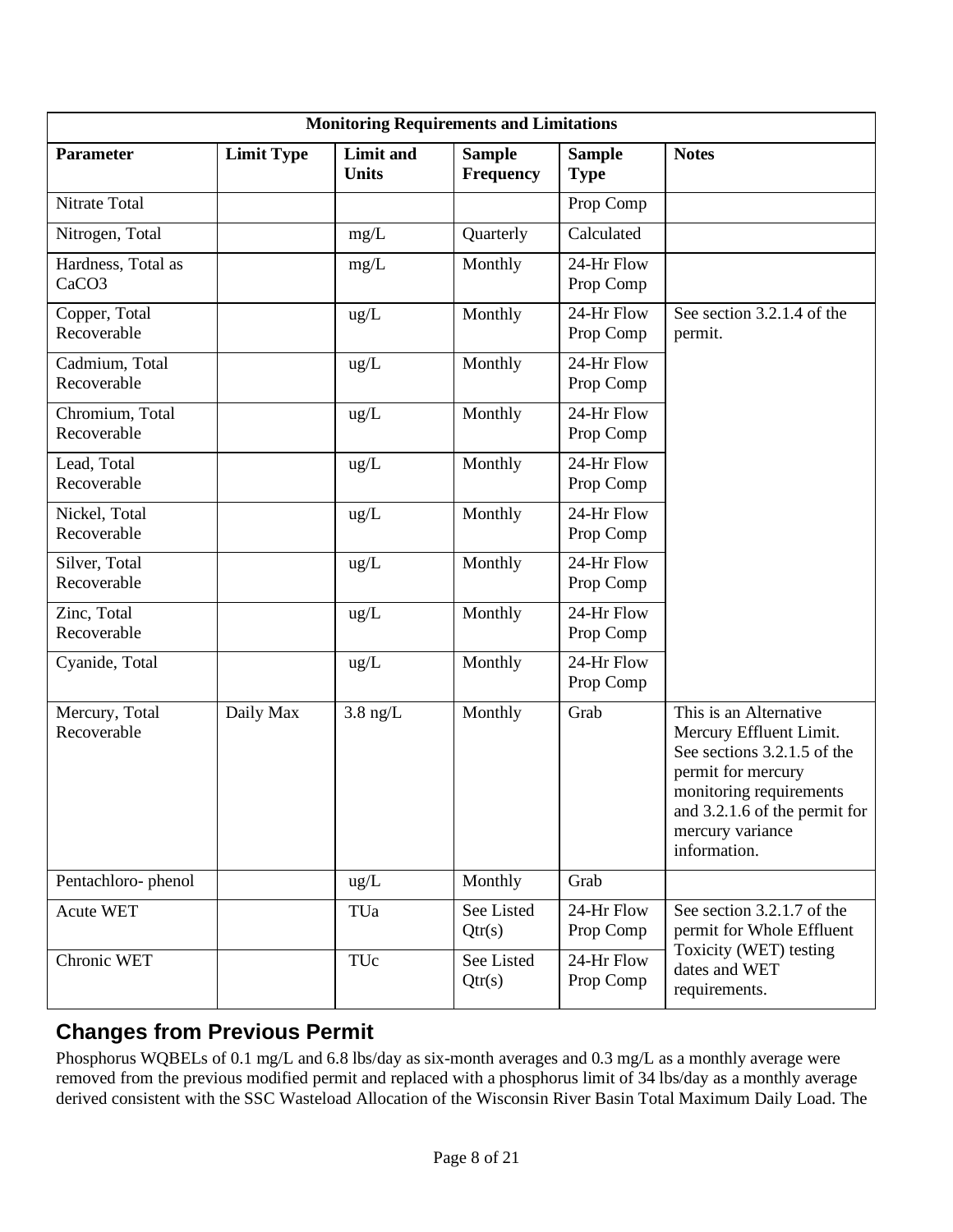phosphorus compliance schedule was shortened to require compliance with the TMDL SSC-derived phosphorus limits as soon as possible but no later than December 31, 2023 (the date to achieve compliance with the original phosphorus WQBELs was December 31, 2025). Permit-required actions that the permittee has already completed were removed from the permit (Whole Effluent Toxicity tests scheduled for 2019, 2020 and 2021, and Mercury Progress Reports #2 and #3). The standard requirements section of the permit was updated. The permit expiration date remains December 31, 2023.

## **Explanation of Limits and Monitoring Requirements**

#### **Categorical Limits**

**BOD5 and TSS –** Categorical effluent limitations for BOD<sup>5</sup> and TSS are established in s. NR 210.05(1)(a) and (b), Wis. Adm. Code, where the receiving water is classified as fish and aquatic life in s. NR 102.04 (3), Wis. Adm. Code. These limits apply year-round. See BOD<sup>5</sup> Wasteload Allocated Limits below.

**pH –** Chapter NR 210, Wis. Adm. Code (Sewage Treatment Works), requires that effluent pH shall be within the range of 6.0 s.u. (standard pH units) and 9.0 s.u.

#### **Water Quality Based Limits and WET Requirements and Disinfection**

Refer to the WQBEL memos for the detailed calculations, prepared by the Water Quality Bureau dated March 29, 2016 and March 23, 2017 used for the original permit reissued December 12, 2018 and May 19, 2021 used for this (the second) permit modification.

**Disinfection/Fecal Coliform** – Wausau's discharge is to a fish and aquatic life receiving water (warm water sport fish) and disinfection is required from May 1 to September 30 to protect recreational uses of the Wisconsin River. Effluent is disinfected seasonally via ultraviolet light. Fecal Coliform monitoring is required during periods of disinfection.

**BOD<sub>5</sub>** Wasteload Allocated Limits – For the months of May through October wasteload allocated BOD<sub>5</sub> limits in pounds per day apply and are based on the flow and temperature of the Wisconsin River. River flow and river temperature monitoring and reporting as defined in section 3.2.1.2 of the permit are used to determine the daily point source allocation for Wausau ("WLA Value"). This value is compared to the actual daily discharge value of  $BOD<sub>5</sub>$  in pounds of  $BOD<sub>5</sub>$  per day ("WLA BOD<sub>5</sub> Discharged") to determine compliance. The tables of Wasteload Allocated Limits in lbs/day are found in section 3.2.1.2 of the permit. In no case shall the WLA water quality related mass effluent limitations be less stringent than the applicable categorical concentration effluent limitations contained in the effluent limits and monitoring table above.

**Phosphorus –** Phosphorus requirements are based on the Phosphorus Rules that became effective December 1, 2010 as detailed in NR 102 Water Quality Standards and NR 217 Effluent Standards and Limitations for Phosphorus. Chapter NR 217 Wis. Adm. Code addresses point source dischargers of phosphorus to surface waters. The code categorically limits municipal dischargers of more than 150 pounds of phosphorus per month to 1.0 mg/L, unless an alternative limit is approved. NR 217 also specifies WQBELs (water quality based effluent limits) for discharges of phosphorus to surface waters of the state from publicly and privately owned wastewater facilities. Wausau discharges greater than 150 pounds of phosphorus per month and is subject to the categorical phosphorus limit of 1.0 mg/L.

Wausau's permit, originally issued December 12, 2018, contained phosphorus WQBELs of 0.1 mg/L and 6.8 lbs/day as six-month averages and 0.3 mg/L as a monthly average calculated pursuant to s. NR 217.13, Wis Adm. Code. Since that reissuance the Wisconsin River Total Maximum Daily Load (TMDL) and Site-Specific Criteria (SSC) for Lakes Petenwell, Castle Rock and Wisconsin were approved. The TMDL SSC-derived phosphorus limit is 34 lbs/day as a monthly average that goes into effect pursuant to the phosphorus compliance schedule at section 5.1.

**Wisconsin River Total Maximum Daily Load (TMDL):** The permitted facility is included within the Wisconsin River Basin Total Maximum Daily Load (TMDL), which was approved by EPA April 26, 2019. The TMDL establishes Wasteload Allocations (WLAs) for point source dischargers and determines the maximum amounts of phosphorus that can be discharged and still protect water quality. The final effluent limits and monitoring expressed in this modified permit were derived from Site-Specific Criteria (SSC) for Lakes Petenwell, Castle Rock, and Wisconsin included in Appendix K of the TMDL report and approved by the U.S. Environmental Protection Agency on July 9, 2020. The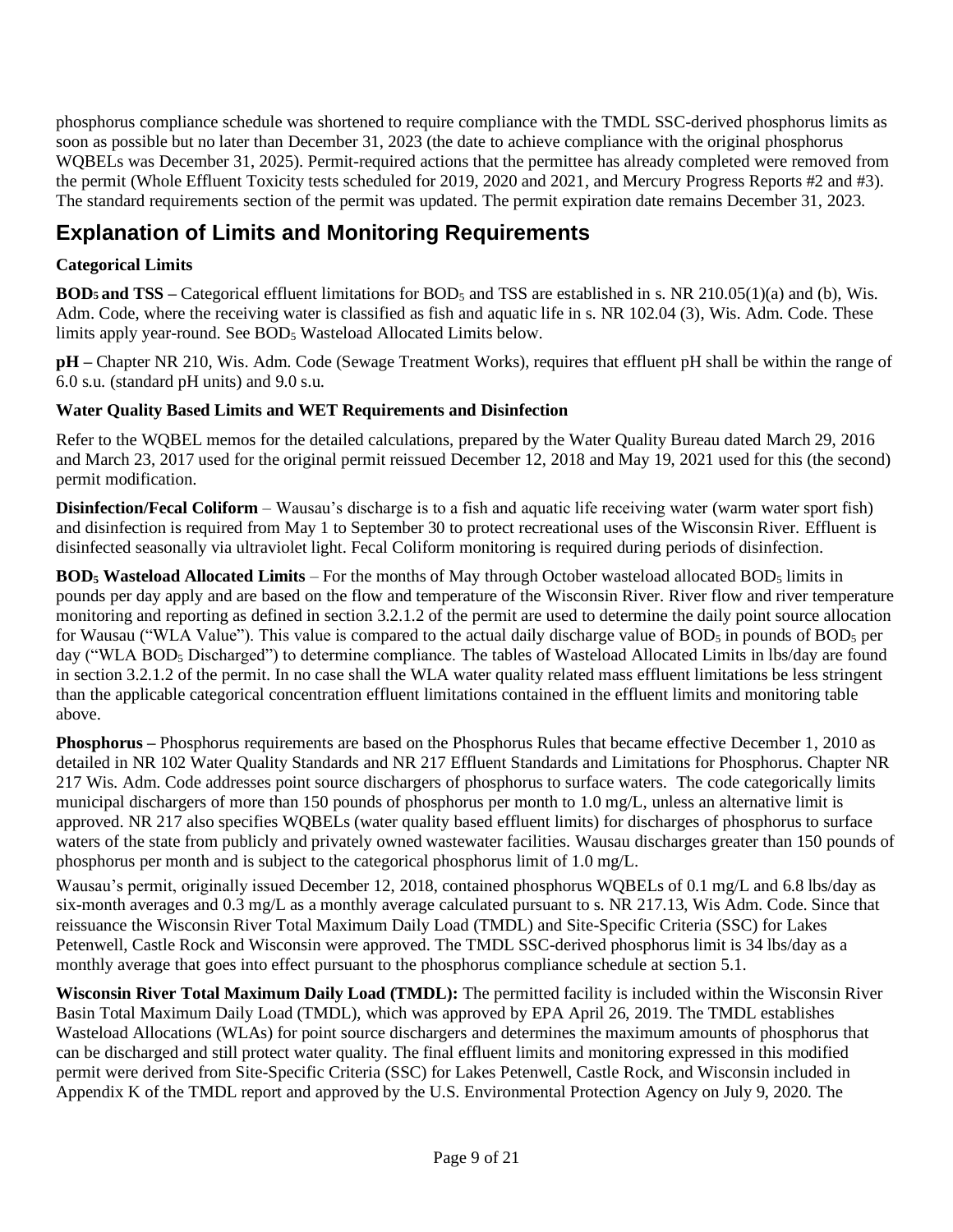permittee's approved SSC-based limits are consistent with the assumptions and requirements of the EPA-approved TMDL, which is 9,145 lbs/yr for the permitted facility.

The approved TMDL expresses WLAs as lbs/year and lbs/day (maximum annual load divided by 365 days). As recommended in Section 4.6 of the department's *TMDL Development and Implementation Guidance: Integrating the WPDES and Impaired Waters Programs* (May 2020), mass limits must be given in the permit that are consistent with the TMDL WLA and the phosphorus impracticability agreement that was approved by USEPA in 2012 (see NPDES MOA Addendum dated July 12, 2012 at [https://prodoasint.dnr.wi.gov/swims/downloadDocument.do?id=167886175\)](https://prodoasint.dnr.wi.gov/swims/downloadDocument.do?id=167886175). Continuously discharging facilities covered by the WRB TMDL are given monthly average mass limits. If the equivalent effluent concentration is less than or equal to 0.3 mg/L, six-month average mass limits (averaging period of May through October and November through April) are also included. An equivalent effluent concentration of 0.37 mg/L was calculated for this facility, thus, TMDL based mass limits are expressed as a monthly average. The TMDL-derived mass limit for Wausau is 34 lbs/day as a monthly average.

Facilities with WRB TMDL based effluent limits for phosphorus must report the 12-month rolling sum of total monthly discharge (lbs/yr). If reported 12-month rolling sums exceed the facility's maximum annual WLA, the facility's mass limits (monthly average and six-month average) may be recalculated using more appropriate CVs or monitoring frequencies when the permit is reissued to bring discharge levels into compliance with the facility's given WLA.

**Ammonia –** Current acute and chronic ammonia toxicity criteria for the protection of aquatic life are included in Tables 2C and 4B of ch. NR 105, Wis. Adm. Code. Subchapter IV of ch. NR 106 establishes the procedure for calculating water quality based effluent limitations (WQBELs) for ammonia. The need for ammonia effluent limits was evaluated in the March 29, 2016 WQBEL memo. No limits are recommended; however, monthly monitoring from November through April and quarterly monitoring from May through October is required to provide sufficient data to evaluate the need for ammonia limits at the next permit reissuance.

**Chloride –** Acute and chronic chloride toxicity criteria for the protection of aquatic life are included in Tables 1 and 5 of ch. NR 105, Wis. Adm. Code. Subchapter VII of ch. NR 106 establishes the procedure for calculating water quality based effluent limitations (WQBELs) for chloride. Chloride monitoring data from the current permit term show that there is no reasonable potential for Wausau's discharge to exceed the calculated chloride limits.

**Total Nitrogen Monitoring (NO2+NO3, TKN and Total N)** – Based on the "Guidance for Total Nitrogen Monitoring in WPDES Permits" dated October 2012, and under the authority of s. 283.55(1)(e), Wis. Stats., that requires permittees to provide such other information as the department finds is necessary to identify the type and quantity of any pollutants discharged from the point source, quarterly effluent monitoring for Total Nitrogen is required for municipal major dischargers such as Wausau.

**Hardness, Total as CaCO<sup>3</sup> –** Hardness as calcium carbonate (CaCO3) monitoring is being required due to the relationship between hardness and the toxicity of metals.

**Pretreatment Parameters –** Wausau has a design flow of more than 5 million gallons per day (MGD) of treated effluent and is required, pursuant to s. NR 211.20, Wis. Adm. Code, to administer a pretreatment program. Monthly effluent monitoring is required for cadmium, chromium, copper, cyanide, lead, mercury, nickel, and zinc.

The need for effluent limitations for the pretreatment parameters listed above was evaluated in the March 29, 2016 WQBEL memo. Effluent concentrations were well below the calculated acute and chronic limitations and no limits for these parameters are recommended.

**Mercury –** Requirements for mercury are included in s. NR 106.145, Wis. Adm. Code. The need for mercury effluent limits was evaluated in the March 23, 2017 WQBEL memo. Wausau collected 72 valid test results for mercury from February 2011 through January 2017. The upper 99th percentile of 30-day average discharge concentrations, as determined by the procedure specified in NR 106.05(5)(a), Wis. Adm. Code, is 1.9 ng/l, which exceeds a potential limit of 1.3 ng/l based on wildlife criterion (the most stringent limit for this substance). Therefore, a limit for mercury is recommended.

However, ch. NR 106.145(4), Wis. Adm. Code, allows for eligibility for an alternative mercury effluent limitation if the permittee submits an application for an alternative mercury limit, which includes the submittal of a pollutant minimization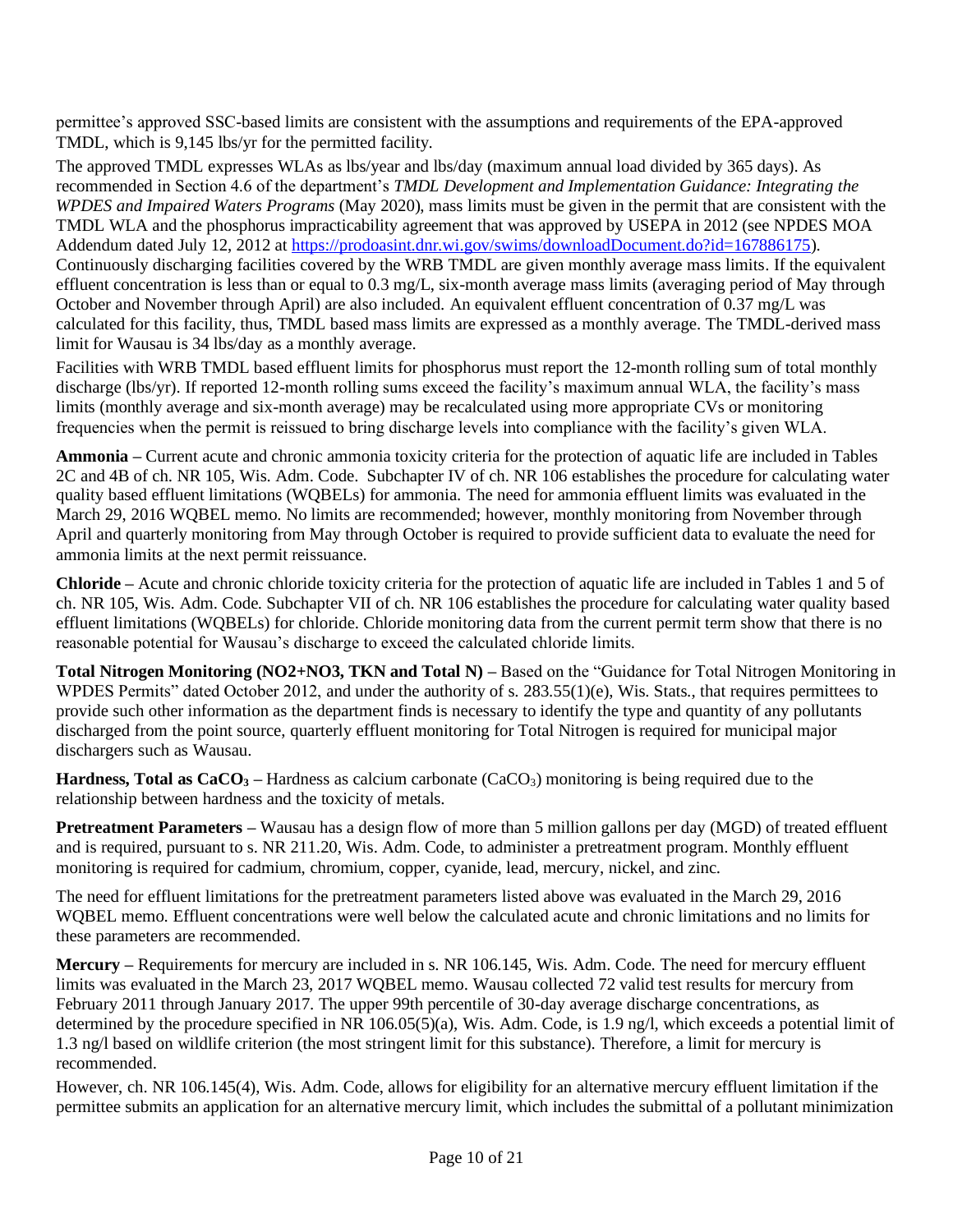plan. Chapter NR 106.145(5), Wis. Adm. Code, specifies that an alternative limitation shall equal the 1-day Upper  $99<sup>th</sup>$ Percentile of the effluent data and shall be expressed as a daily maximum concentration. Using this approach, the calculated alternative mercury limitation is 3.8 ng/L.

Wausau submitted an application for a variance from the mercury water quality standard of 1.3 ng/L based wildlife criterion on June 30, 2015 that included the "Mercury Pollutant Minimization Program, Wausau Water Works, June 2018 Revision" that outlines the mercury pollutant minimization measures that will be implemented during the current permit term. The U.S. Environmental Protection Agency approved Wausau's mercury variance application on October 25, 2018. Wausau has complied with the terms and conditions of the mercury variance including submittal of Annual Mercury Progress Reports for 2019, 2020 and 2021. This is Wausau's second permit term with a mercury variance. The alternative mercury effluent limit (variance limit) in the current permit of 3.8 ng/L as a daily maximum is a reduction from the limit of 32 ng/L in the previous permit.

**Pentachlorophenol –** Pentachlorophenol monitoring was included in the current permit due to discharges of this pollutant from a remediation site. There appears to be a declining trend in pentachlorophenol discharges, however spikes near the calculated daily maximum limit still occur occasionally. Since the remediation site that is the source of the pentachlorophenol is still active, monitoring is required in the reissued permit.

**Thermal –** Requirements for Temperature are included in NR 102 Subchapter II Water Quality Standards for Temperature and NR 106 Subchapter V Effluent Limitations for Temperature. The calculated limitation is 120° F as a daily maximum. There is no reasonable potential for the calculated limitation to be exceeded at this facility. Neither a limit nor routine monitoring is included in the reissued permit.

**Whole Effluent Toxicity –** Whole effluent toxicity (WET) testing requirements and limits (if applicable) are determined in accordance with ss. NR 106.08 and NR 106.09, Wis. Adm. Code, as revised August 2016. (See the current version of the Whole Effluent Toxicity Program Guidance Document and checklist and WET information, guidance and test methods a[t http://dnr.wi.gov/topic/wastewater/wet.html\)](http://dnr.wi.gov/topic/wastewater/wet.html).

The need for Whole Effluent Toxicity (WET) testing and limits was evaluated in the March 29, 2016 WQBEL memo. Annual acute and chronic whole effluent toxicity (WET) testing is recommended, primarily due to Wausau's designation as a major municipal discharger. See section 3.2.1.7 of the permit for the acute and chronic WET testing schedules.

### **Sample Point Number: 601- WISCONSIN RIVER**

| <b>Monitoring Requirements and Limitations</b> |                   |                                  |                                   |                              |                                                                                |  |
|------------------------------------------------|-------------------|----------------------------------|-----------------------------------|------------------------------|--------------------------------------------------------------------------------|--|
| <b>Parameter</b>                               | <b>Limit Type</b> | <b>Limit and</b><br><b>Units</b> | <b>Sample</b><br><b>Frequency</b> | <b>Sample</b><br><b>Type</b> | <b>Notes</b>                                                                   |  |
| <b>WLA Previous Day</b><br>River Flow          |                   | cfs                              | 5/Week                            | Measure                      | Monitoring required May<br>through October when<br><b>Waste Load Allocated</b> |  |
| <b>WLA Previous Day</b><br>River Temp          |                   | deg F                            | 5/Week                            | Measure                      | $BOD5$ limits apply. See<br>subsection $3.2.1.2$ of the<br>permit.             |  |

### **Changes from Previous Permit**

There have been no changes to river monitoring requirements from the previous permit.

### **Explanation of Limits and Monitoring Requirements**

The discharge of BOD<sub>5</sub> to the Wisconsin River for river miles 265.0 to 260.0 is wasteload allocated between multiple dischargers to this reach of the river. Monitoring of river flow and river temperature is used to determine the variable "Wasteload Allocated Limits in lbs/day for BOD<sub>5</sub>" from the tables at section 3.2.1.2 of the permit and that are reported in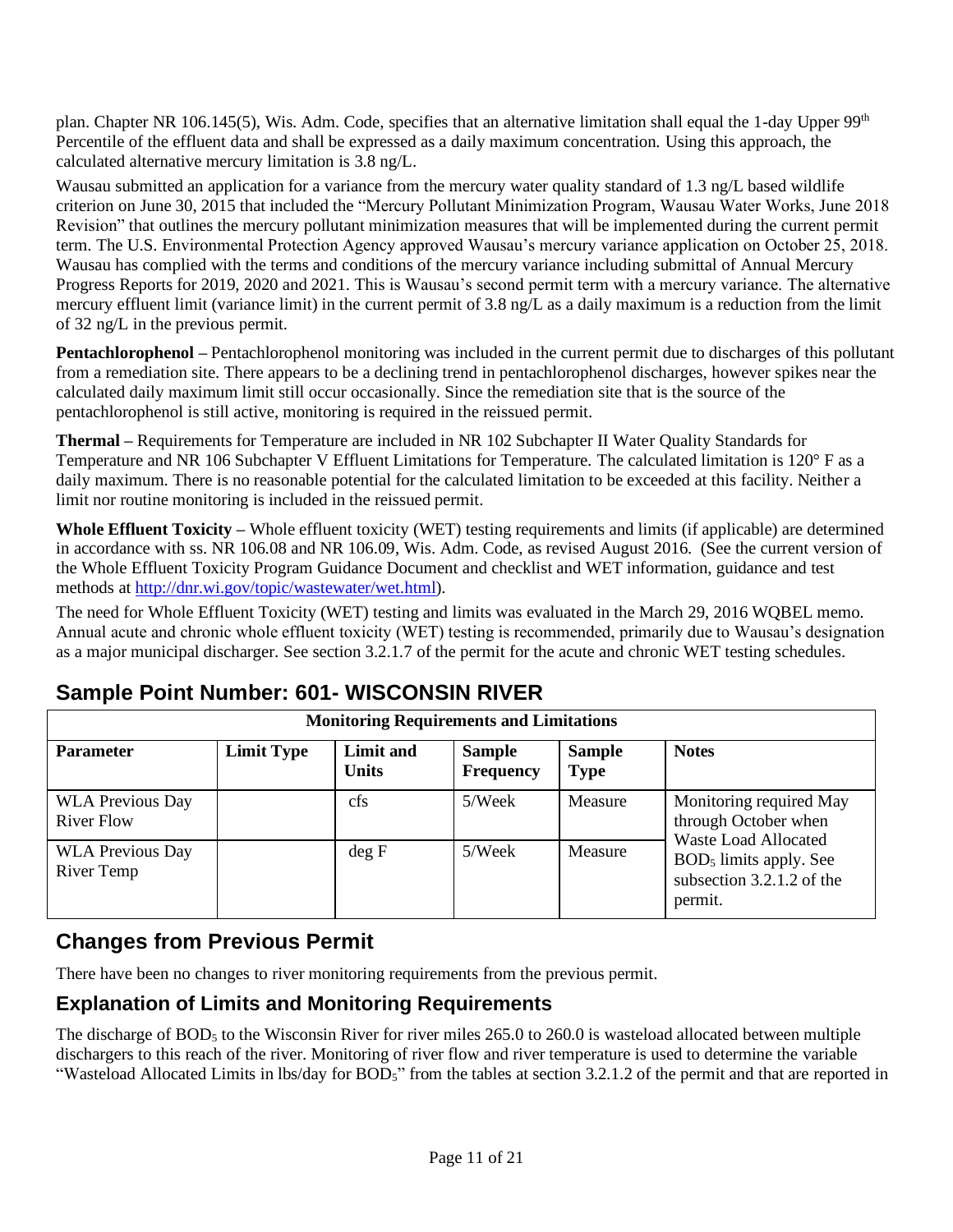the monitoring table at section 3.2.1 of the permit for "WLA Value". Section 3.2.2.1 of the permit includes definitions related to river monitoring at sample point 601.

| <b>Municipal Sludge Description</b> |                                            |                                           |                                                                                                                                                                                                                                                                                       |                                               |                                                                         |                                                                |  |  |
|-------------------------------------|--------------------------------------------|-------------------------------------------|---------------------------------------------------------------------------------------------------------------------------------------------------------------------------------------------------------------------------------------------------------------------------------------|-----------------------------------------------|-------------------------------------------------------------------------|----------------------------------------------------------------|--|--|
| <b>Sample</b><br>Point              | <b>Sludge Class</b><br>$(A \text{ or } B)$ | <b>Sludge Type</b><br>(Liquid or<br>Cake) | Pathogen<br><b>Reduction</b><br><b>Method</b>                                                                                                                                                                                                                                         | <b>Vector</b><br><b>Attraction</b><br>Method* | <b>Reuse</b><br>Option                                                  | <b>Amount</b><br><b>Reused/Dis</b><br>posed (Dry<br>Tons/Year) |  |  |
| 010                                 | $\bf{B}$                                   | Liquid                                    | N/A                                                                                                                                                                                                                                                                                   | Volatile<br>Solids<br>Reduction               | Sample point<br>only                                                    | N/A<br>Not an<br>outfall for<br>distribution                   |  |  |
| 003                                 | $\bf{B}$                                   | Liquid                                    | Anaerobic<br>Digestion<br>Fecal<br>Coliform                                                                                                                                                                                                                                           | Volatile<br>Solids<br>Reduction               | Land<br>Application                                                     | New Outfall                                                    |  |  |
| 002                                 | $\bf{B}$                                   | Cake                                      | Anaerobic<br>Digestion<br>Fecal<br>Coliform                                                                                                                                                                                                                                           | Volatile<br>Solids<br>Reduction               | Land<br>Application<br><sub>or</sub><br>Landfilling                     | 1,262 Dry<br><b>US Tons</b><br>(2020)                          |  |  |
| 011                                 | $\mathbf{A}$<br>(Exceptional<br>Quality)   | Cake                                      | <b>Heat Drying</b><br>Fecal<br>Coliform<br>Density                                                                                                                                                                                                                                    | N/A                                           | Sample point<br>only                                                    | N/A<br>Not an<br>outfall for<br>distribution                   |  |  |
| 004                                 | $\overline{A}$<br>(Exceptional<br>Quality) | Cake                                      | <b>Heat Drying</b><br>Fecal<br>Coliform<br>Density                                                                                                                                                                                                                                    | Volatile<br>Solids<br>Reduction               | Distribution<br>to the public,<br>land<br>application<br>or landfilling | New Outfall                                                    |  |  |
| 005                                 | $\mathbf{A}$<br>(Exceptional<br>Quality)   | Cake                                      | <b>Heat Drying</b><br>Fecal<br>Coliform<br>Density                                                                                                                                                                                                                                    | Volatile<br>Solids<br>Reduction               | Distribution<br>to the public,<br>land<br>application<br>or landfilling | New Outfall                                                    |  |  |
| 006                                 | $\mathbf{A}$<br>(Exceptional<br>Quality)   | Cake<br>(Collected as<br>Dust)            | <b>Heat Drying</b><br>Fecal<br>Coliform<br>Density                                                                                                                                                                                                                                    | Volatile<br>Solids<br>Reduction               | Distribution<br>to the public,<br>land<br>application<br>or landfilling | New Outfall                                                    |  |  |
|                                     |                                            |                                           | * The permittee primarily uses Volatile Solids Reduction to satisfy Vector Attraction Reduction<br>requirements (List 4), however, based on operational needs may also satisfy List 4 requirements through<br>Drying with Primary Solids, Injection (liquid sludge) or Incorporation. |                                               |                                                                         |                                                                |  |  |

# **4 Land Application - Proposed Monitoring and Limitations**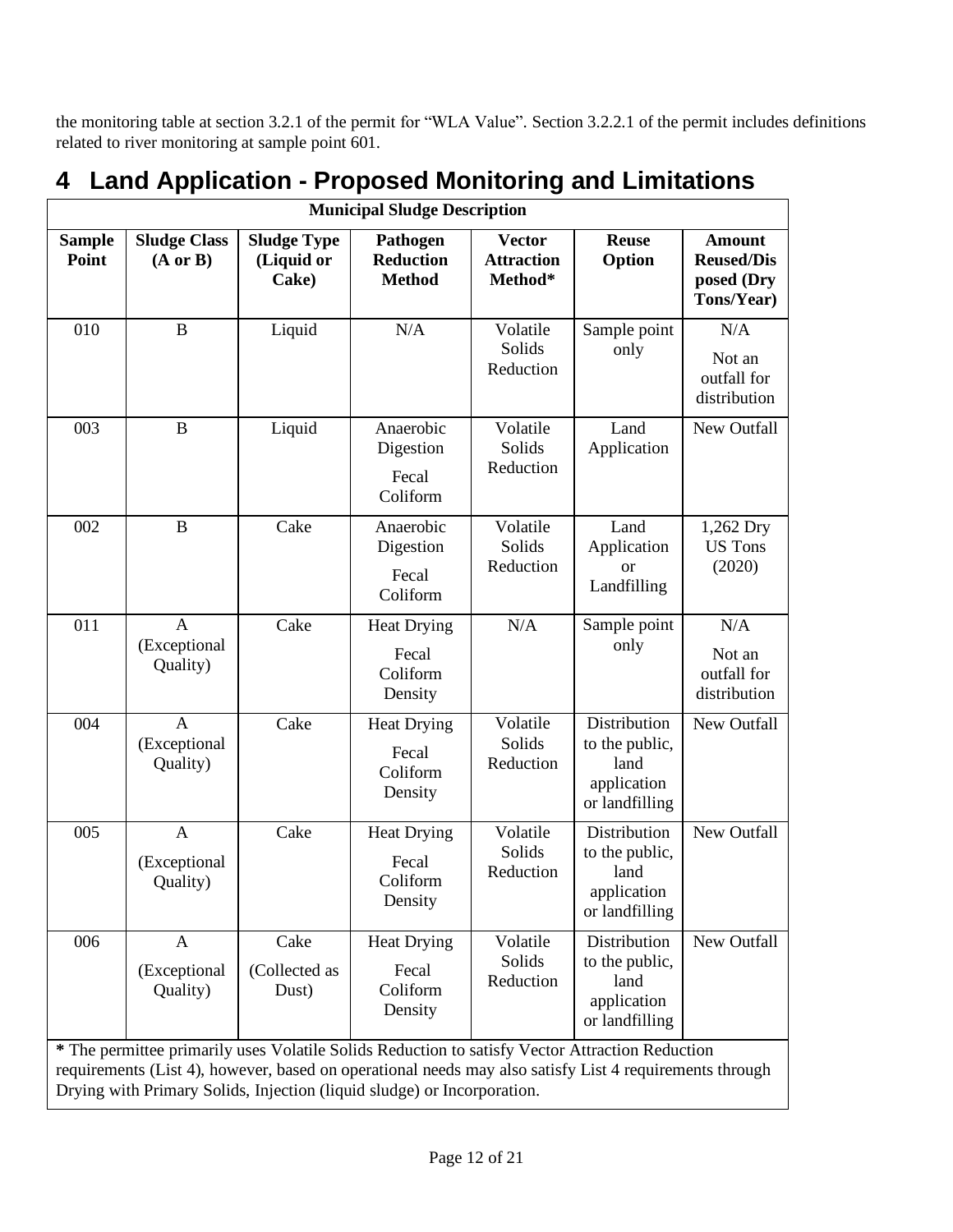| <b>Municipal Sludge Description</b>                                                                                                                                                                                                                                                                   |                                            |                                                    |                                                                                                         |                                               |                        |                                                         |  |  |
|-------------------------------------------------------------------------------------------------------------------------------------------------------------------------------------------------------------------------------------------------------------------------------------------------------|--------------------------------------------|----------------------------------------------------|---------------------------------------------------------------------------------------------------------|-----------------------------------------------|------------------------|---------------------------------------------------------|--|--|
| <b>Sample</b><br>Point                                                                                                                                                                                                                                                                                | <b>Sludge Class</b><br>$(A \text{ or } B)$ | <b>Sludge Type</b><br>(Liquid or<br>Cake)          | <b>Pathogen</b><br><b>Reduction</b><br><b>Method</b>                                                    | <b>Vector</b><br><b>Attraction</b><br>Method* | <b>Reuse</b><br>Option | Amount<br><b>Reused/Dis</b><br>posed (Dry<br>Tons/Year) |  |  |
|                                                                                                                                                                                                                                                                                                       |                                            | Does sludge management demonstrate compliance? Yes |                                                                                                         |                                               |                        |                                                         |  |  |
|                                                                                                                                                                                                                                                                                                       |                                            |                                                    | Is additional sludge storage required? No. 180 days of sludge storage provided on-site.                 |                                               |                        |                                                         |  |  |
| Is Radium-226 present in the water supply at a level greater than 2 pCi/liter? No<br>If yes, special monitoring and recycling conditions will be included in the permit to track any potential<br>problems in landapplying sludge from this facility                                                  |                                            |                                                    |                                                                                                         |                                               |                        |                                                         |  |  |
| Is a priority pollutant scan required? No. Wausau conducted a priority pollutant scan (PPS) during the<br>last permit term. Therefore, the PPS is not required during this permit term as specified in ch. NR 215,<br>Wis. Adm. Code, and under the authority of s. NR 204.06(2)(b)6, Wis. Adm. Code. |                                            |                                                    |                                                                                                         |                                               |                        |                                                         |  |  |
| and 40 MGD.                                                                                                                                                                                                                                                                                           |                                            |                                                    | Priority pollutant scans are required once every 10 years at facilities with design flows between 5 MGD |                                               |                        |                                                         |  |  |

### **Changes from Previous Permit:**

Wausau will complete construction of an upgrade to its biosolids (sludge) treatment processes during this permit term to produce Class A Exceptional Quality (EQ) biosolids. Exceptional quality biosolids may be sold or given away in a bag or other container by the permittee to either commercial or domestic users to be applied to lawns and home gardens as well as other sites allowed under ch. NR 204, Wis. Adm. Code. Exceptional quality biosolids are considered not to pose any reasonably anticipated threat to public health or the environment and are exempt from some requirements of ch. NR 204, Wis. Adm. Code (see NR 204.04(3), Exemptions.).

To provide Wausau with operational flexibility for the beneficial reuse of biosolids sample points/outfalls 010, 003, 011, 004, 005 and 006 have been added to the permit. Existing outfall 002 for landspreading Class B cake biosolids is retained with updated monitoring requirements.,

Wausau's solids treatment train will include anaerobic digestion and thickening of raw sludge from wastewater treatment processes into Class B liquid biosolids (common sample point 010 and outfall 003), dewatering of the thickened Class B liquid biosolids with belt filter presses into Class B cake biosolids (existing outfall 002), heat drying of the Class B cake biosolids to produce a Class A heat dried exceptional quality cake biosolids (sample point 011, and outfalls 004, 005 and 006). See the "Sample Point Designation" table on pages 2 through 3 above for detailed descriptions of the biosolids sampling points/outfalls in this permit and related monitoring requirements. The permit requires Wausau to submit a Sludge Management Plan

| <b>Monitoring Requirements and Limitations</b> |                     |                           |                                   |                              |              |  |
|------------------------------------------------|---------------------|---------------------------|-----------------------------------|------------------------------|--------------|--|
| <b>Parameter</b>                               | <b>Limit Type</b>   | Limit and<br><b>Units</b> | <b>Sample</b><br><b>Frequency</b> | <b>Sample</b><br><b>Type</b> | <b>Notes</b> |  |
| Solids, Total                                  |                     | Percent                   | Quarterly                         | Composite                    |              |  |
| Arsenic Dry Wt                                 | Ceiling             | $75 \text{ mg/kg}$        | Quarterly                         | Composite                    |              |  |
| Arsenic Dry Wt                                 | <b>High Quality</b> | $41 \text{ mg/kg}$        | Quarterly                         | Composite                    |              |  |

### **Sampling Point (Outfall) 010 - CLASS B LIQUID SLUDGE**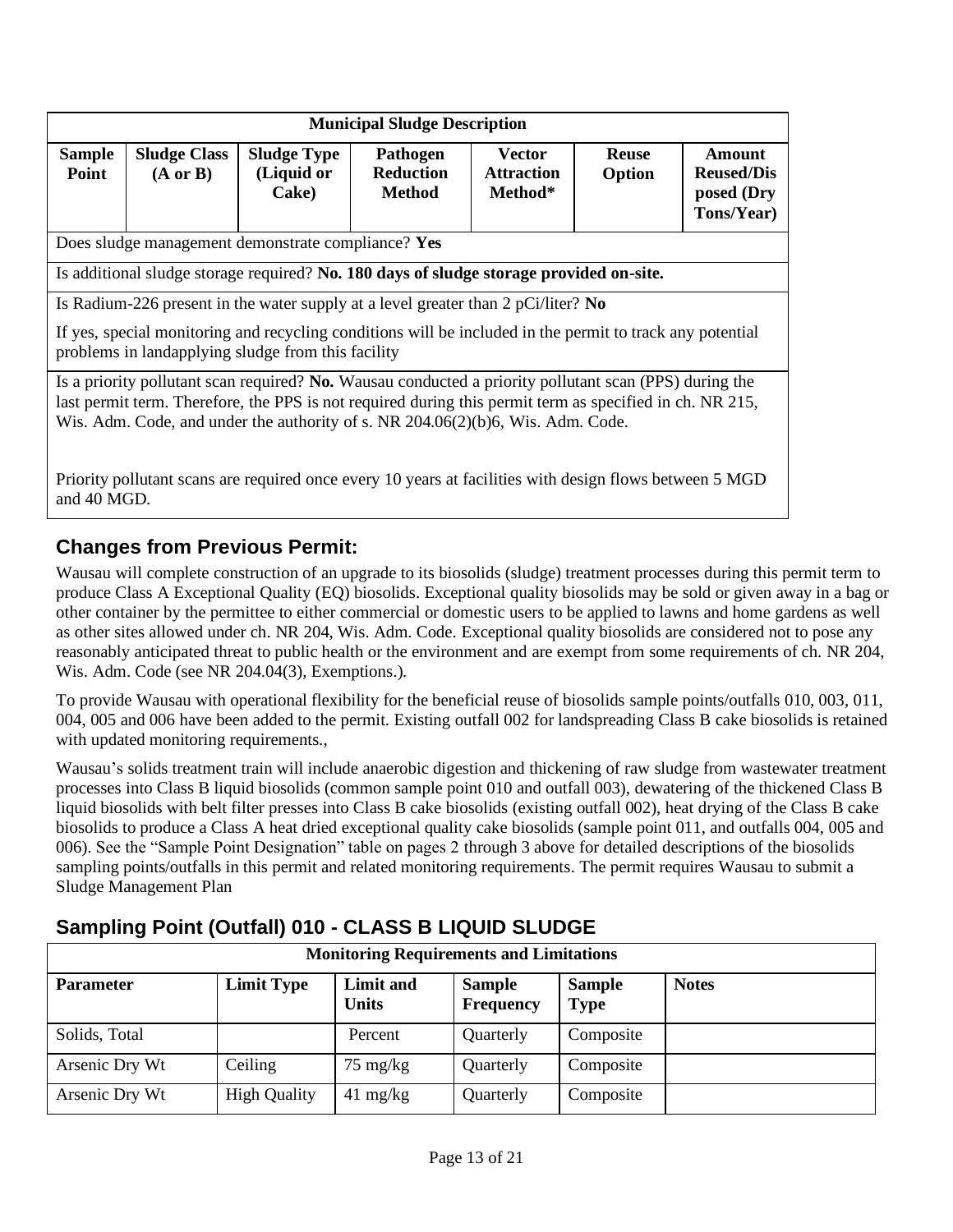| <b>Monitoring Requirements and Limitations</b> |                     |                                  |                            |                                                                         |                                       |  |
|------------------------------------------------|---------------------|----------------------------------|----------------------------|-------------------------------------------------------------------------|---------------------------------------|--|
| <b>Parameter</b>                               | <b>Limit Type</b>   | <b>Limit and</b><br><b>Units</b> | <b>Sample</b><br>Frequency | <b>Sample</b><br><b>Type</b>                                            | <b>Notes</b>                          |  |
| Cadmium Dry Wt                                 | Ceiling             | 85 mg/kg                         | Quarterly                  | Composite                                                               |                                       |  |
| Cadmium Dry Wt                                 | <b>High Quality</b> | $39 \text{ mg/kg}$               | Quarterly                  | Composite                                                               |                                       |  |
| Copper Dry Wt                                  | Ceiling             | 4,300 mg/kg                      | Quarterly                  | Composite                                                               |                                       |  |
| Copper Dry Wt                                  | <b>High Quality</b> | $1,500$ mg/kg                    | Quarterly                  | Composite                                                               |                                       |  |
| Lead Dry Wt                                    | Ceiling             | $840$ mg/kg                      | Quarterly                  | Composite                                                               |                                       |  |
| Lead Dry Wt                                    | <b>High Quality</b> | $300$ mg/kg                      | Quarterly                  | Composite                                                               |                                       |  |
| Mercury Dry Wt                                 | Ceiling             | $57 \text{ mg/kg}$               | Quarterly                  | Composite                                                               |                                       |  |
| Mercury Dry Wt                                 | <b>High Quality</b> | $17 \text{ mg/kg}$               | Quarterly                  | Composite                                                               |                                       |  |
| Molybdenum Dry Wt                              | Ceiling             | 75 mg/kg                         | Quarterly                  | Composite                                                               |                                       |  |
| Nickel Dry Wt                                  | Ceiling             | $420$ mg/kg                      | Quarterly                  | Composite                                                               |                                       |  |
| Nickel Dry Wt                                  | <b>High Quality</b> | $420$ mg/kg                      | Quarterly                  | Composite                                                               |                                       |  |
| Selenium Dry Wt                                | Ceiling             | $100 \text{ mg/kg}$              | Quarterly                  | Composite                                                               |                                       |  |
| Selenium Dry Wt                                | <b>High Quality</b> | $100$ mg/kg                      | Quarterly                  | Composite                                                               |                                       |  |
| Zinc Dry Wt                                    | Ceiling             | $7,500$ mg/kg                    | Quarterly                  | Composite                                                               |                                       |  |
| Zinc Dry Wt                                    | <b>High Quality</b> | $2,800$ mg/kg                    | Quarterly                  | Composite                                                               |                                       |  |
| PCB Total Dry Wt                               | Ceiling             |                                  | Once                       | Composite                                                               | Monitor as part of the                |  |
| PCB Total Dry Wt                               | <b>High Quality</b> |                                  | Once                       | Composite                                                               | Priority Pollutant Scan. <sup>1</sup> |  |
| Municipal Sludge Priority Pollutant Scan       |                     | Once                             | Composite                  | As specified in ch. NR<br>215.03 (1-4), Wis. Adm.<br>Code. <sup>2</sup> |                                       |  |

### **Changes from Previous Permit – Sample Point 010**

Sample point 010 was added to the permit to serve as a common sample point for metals (List 1), Priority Pollutant Scans and PCBs and is not an outfall for distribution. Under conditions specified in the description of each biosolids sample point/outfall in this permit monitoring results from sample point 010 may be used to satisfy biosolids monitoring requirements metals (List 1) and vector attraction reduction (List 3) for other biosolids outfalls in this permit.

#### **Notes:**

<sup>1</sup> PCB monitoring is required once each permit term. Wausau monitored for PCB during the current permit term in 2019 so the next PCB sampling event will be during the next permit reissuance.

<sup>2</sup> Priority Pollutant Scans (PPS) are required once every 10 years for treatment facilities with design flows between 5 MGD and 40 MGD (Wausau has an annual average design flow of 8.2 MGD.). Wausau monitored its sludge for priority pollutants in 2011 so the next sampling event will be required during the next permit reissuance.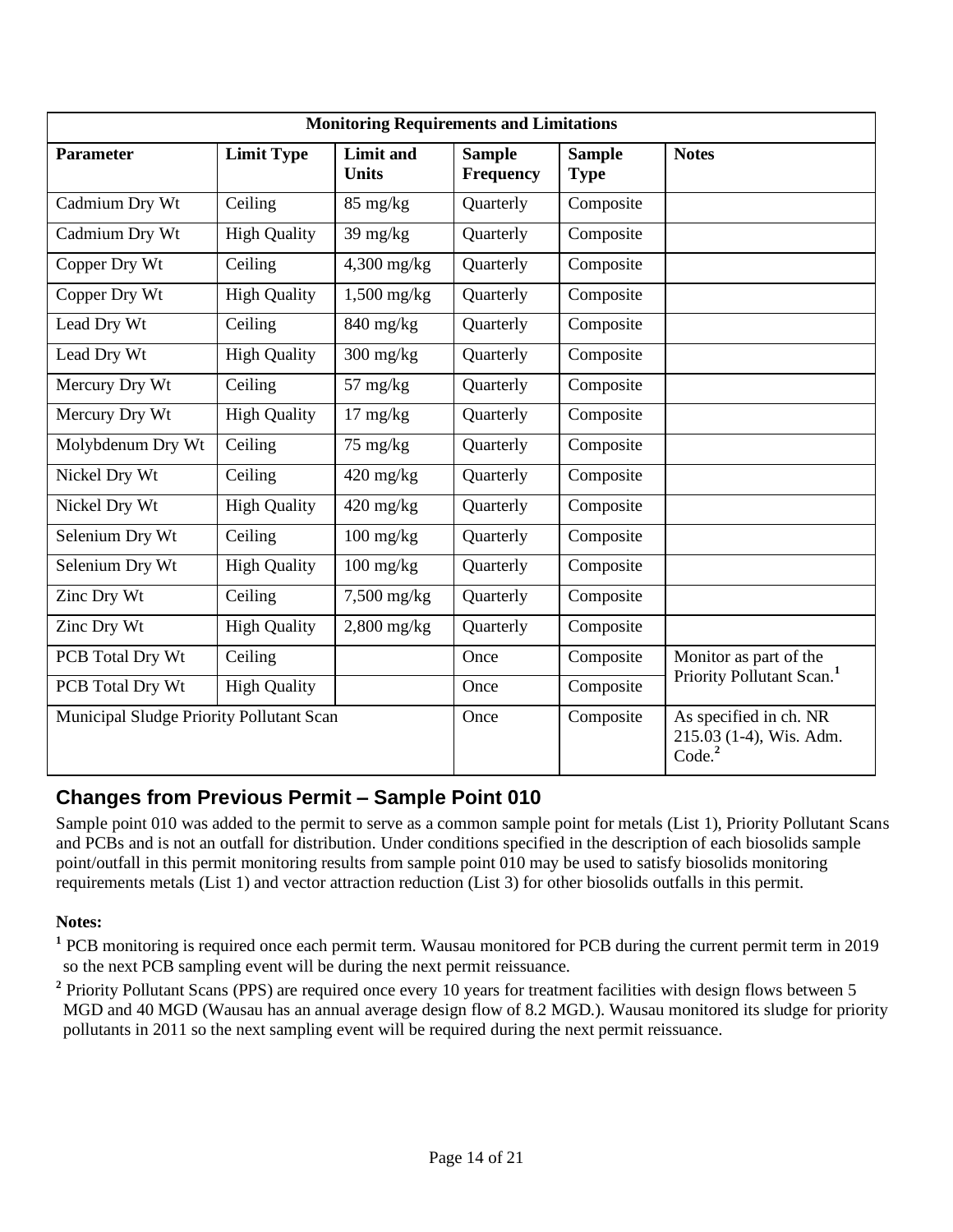### **Sampling Point (Outfall) 003 - CLASS B LIQUID SLUDGE; 002 - CLASS B CAKE SLUDGE**

| <b>Monitoring Requirements and Limitations</b>   |                     |                                  |                                   |                              |              |
|--------------------------------------------------|---------------------|----------------------------------|-----------------------------------|------------------------------|--------------|
| <b>Parameter</b>                                 | <b>Limit Type</b>   | <b>Limit</b> and<br><b>Units</b> | <b>Sample</b><br><b>Frequency</b> | <b>Sample</b><br><b>Type</b> | <b>Notes</b> |
| Solids, Total                                    |                     | Percent                          | Quarterly                         | Composite                    |              |
| Arsenic Dry Wt                                   | Ceiling             | 75 mg/kg                         | Quarterly                         | Composite                    |              |
| Arsenic Dry Wt                                   | <b>High Quality</b> | 41 mg/kg                         | Quarterly                         | Composite                    |              |
| Cadmium Dry Wt                                   | Ceiling             | 85 mg/kg                         | Quarterly                         | Composite                    |              |
| Cadmium Dry Wt                                   | <b>High Quality</b> | 39 mg/kg                         | Quarterly                         | Composite                    |              |
| Copper Dry Wt                                    | Ceiling             | 4,300 mg/kg                      | Quarterly                         | Composite                    |              |
| Copper Dry Wt                                    | <b>High Quality</b> | $1,500$ mg/kg                    | Quarterly                         | Composite                    |              |
| Lead Dry Wt                                      | Ceiling             | $840$ mg/kg                      | Quarterly                         | Composite                    |              |
| Lead Dry Wt                                      | <b>High Quality</b> | $300$ mg/kg                      | Quarterly                         | Composite                    |              |
| Mercury Dry Wt                                   | Ceiling             | $57 \text{ mg/kg}$               | Quarterly                         | Composite                    |              |
| Mercury Dry Wt                                   | <b>High Quality</b> | $17 \text{ mg/kg}$               | Quarterly                         | Composite                    |              |
| Molybdenum Dry Wt                                | Ceiling             | 75 mg/kg                         | Quarterly                         | Composite                    |              |
| Nickel Dry Wt                                    | Ceiling             | 420 mg/kg                        | Quarterly                         | Composite                    |              |
| Nickel Dry Wt                                    | <b>High Quality</b> | $420$ mg/kg                      | Quarterly                         | Composite                    |              |
| Selenium Dry Wt                                  | Ceiling             | $100$ mg/kg                      | Quarterly                         | Composite                    |              |
| Selenium Dry Wt                                  | <b>High Quality</b> | $100$ mg/kg                      | Quarterly                         | Composite                    |              |
| Zinc Dry Wt                                      | Ceiling             | 7,500 mg/kg                      | Quarterly                         | Composite                    |              |
| Zinc Dry Wt                                      | <b>High Quality</b> | $2,800$ mg/kg                    | Quarterly                         | Composite                    |              |
| Nitrogen, Total<br>Kjeldahl                      |                     | Percent                          | Quarterly                         | Composite                    |              |
| Nitrogen, Ammonium<br>(NH <sub>4</sub> -N) Total |                     | Percent                          | Quarterly                         | Composite                    |              |
| Phosphorus, Total                                |                     | Percent                          | Quarterly                         | Composite                    |              |
| Phosphorus, Water<br>Extractable                 |                     | % of Tot P                       | Quarterly                         | Composite                    |              |
| Potassium, Total<br>Recoverable                  |                     | Percent                          | Quarterly                         | Composite                    |              |

### **Changes from Previous Permit – Outfalls 003 and 002**

Outfall 003 was added to the permit to allow Wausau to landspread Class B liquid biosolids to provide operational flexibility if treatment processes subsequent to anaerobic digestion were to be offline. Outfall 002 is an existing outfall for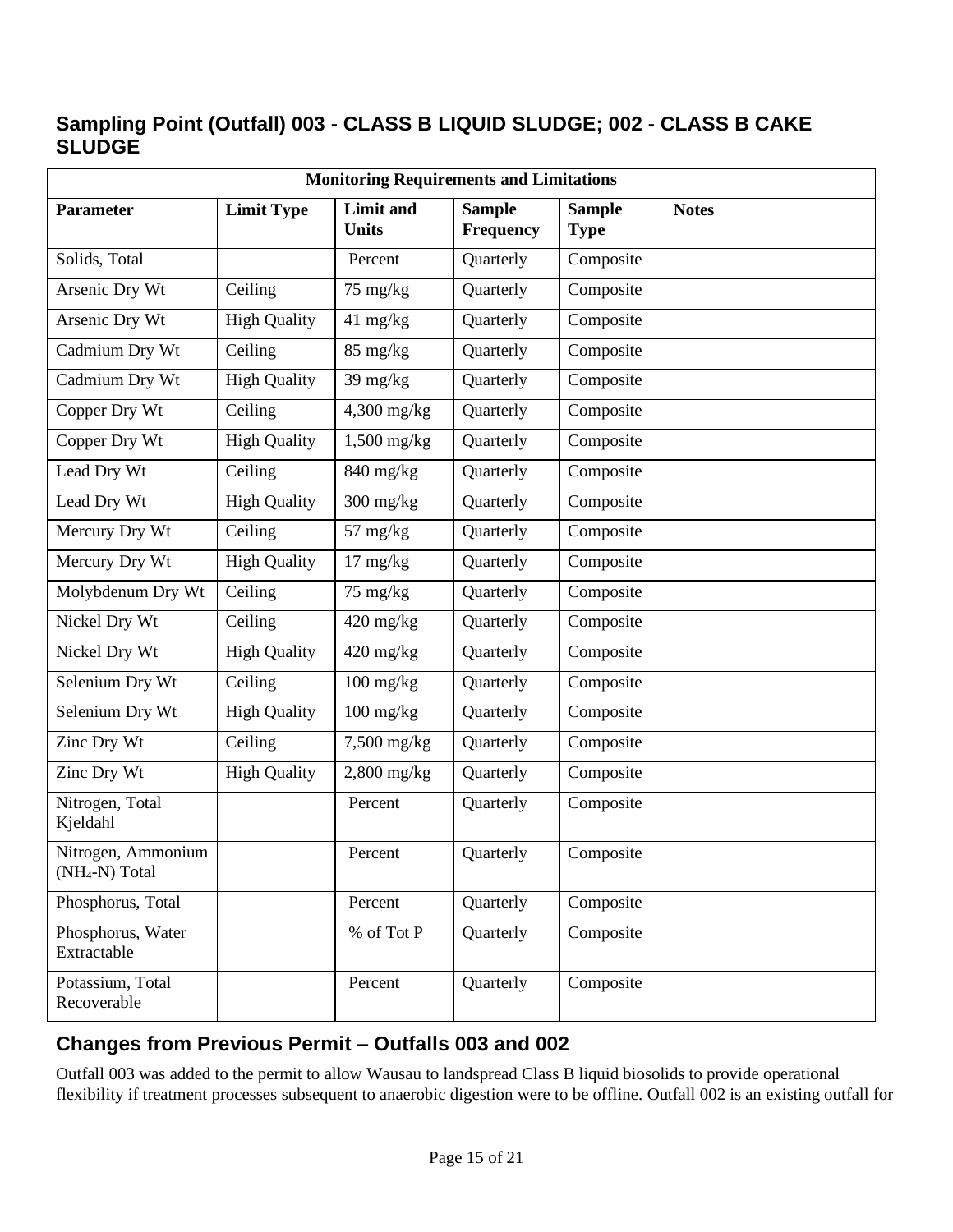landspreading Class B cake biosolids. Certain biosolids monitoring requirements at both outfalls may be satisfied by monitoring at sample point 010 (see sample point/outfall descriptions). Outfall 003 is inactive for land application and the permittee needs Department approval prior to landspreading Class B liquid biosolids from this outfall.

### **Sampling Point (Outfall) 011 - CLASS A EQ SLUDGE**

This is a sample point to monitor for pathogen control treatment processing immediately after the Class A treatment process (heat drying). This is not an outfall for distribution.

### **Changes from Previous Permit – Outfall 011**

This sample point was added to monitor for pathogen control treatment processing immediately after the class A heat drying process. If the pathogen or indicator organism densities of the biosolids meet class A requirements immediately after the class A treatment process and the material is not stored, retesting for pathogen control is not required at outfall 004 prior to distribution to the public, land application or landfilling.

### **Sampling Point (Outfall) 004 - CLASS A EQ SLUDGE DISTRIBUTION; 005 - CLASS A EQ SLUDGE STORAGE; 006 - CLASS A EQ DUST**

| <b>Monitoring Requirements and Limitations</b> |                     |                                  |                            |                              |              |
|------------------------------------------------|---------------------|----------------------------------|----------------------------|------------------------------|--------------|
| <b>Parameter</b>                               | <b>Limit Type</b>   | <b>Limit and</b><br><b>Units</b> | <b>Sample</b><br>Frequency | <b>Sample</b><br><b>Type</b> | <b>Notes</b> |
| Solids, Total                                  |                     | Percent                          | Quarterly                  | Composite                    |              |
| Arsenic Dry Wt                                 | Ceiling             | 75 mg/kg                         | Quarterly                  | Composite                    |              |
| Arsenic Dry Wt                                 | <b>High Quality</b> | $41 \text{ mg/kg}$               | Quarterly                  | Composite                    |              |
| Cadmium Dry Wt                                 | Ceiling             | 85 mg/kg                         | Quarterly                  | Composite                    |              |
| Cadmium Dry Wt                                 | <b>High Quality</b> | 39 mg/kg                         | Quarterly                  | Composite                    |              |
| Copper Dry Wt                                  | Ceiling             | $4,300$ mg/kg                    | Quarterly                  | Composite                    |              |
| Copper Dry Wt                                  | <b>High Quality</b> | $1,500$ mg/kg                    | Quarterly                  | Composite                    |              |
| Lead Dry Wt                                    | Ceiling             | $840$ mg/kg                      | Quarterly                  | Composite                    |              |
| Lead Dry Wt                                    | <b>High Quality</b> | $300$ mg/kg                      | Quarterly                  | Composite                    |              |
| Mercury Dry Wt                                 | Ceiling             | $57 \text{ mg/kg}$               | Quarterly                  | Composite                    |              |
| Mercury Dry Wt                                 | <b>High Quality</b> | $17 \text{ mg/kg}$               | Quarterly                  | Composite                    |              |
| Molybdenum Dry Wt                              | Ceiling             | $75 \text{ mg/kg}$               | Quarterly                  | Composite                    |              |
| Nickel Dry Wt                                  | Ceiling             | $420 \text{ mg/kg}$              | Quarterly                  | Composite                    |              |
| Nickel Dry Wt                                  | <b>High Quality</b> | $420$ mg/kg                      | Quarterly                  | Composite                    |              |
| Selenium Dry Wt                                | Ceiling             | $100$ mg/kg                      | Quarterly                  | Composite                    |              |
| Selenium Dry Wt                                | <b>High Quality</b> | $100$ mg/kg                      | Quarterly                  | Composite                    |              |
| Zinc Dry Wt                                    | Ceiling             | $7,500$ mg/kg                    | Quarterly                  | Composite                    |              |
| Zinc Dry Wt                                    | <b>High Quality</b> | $2,800$ mg/kg                    | Quarterly                  | Composite                    |              |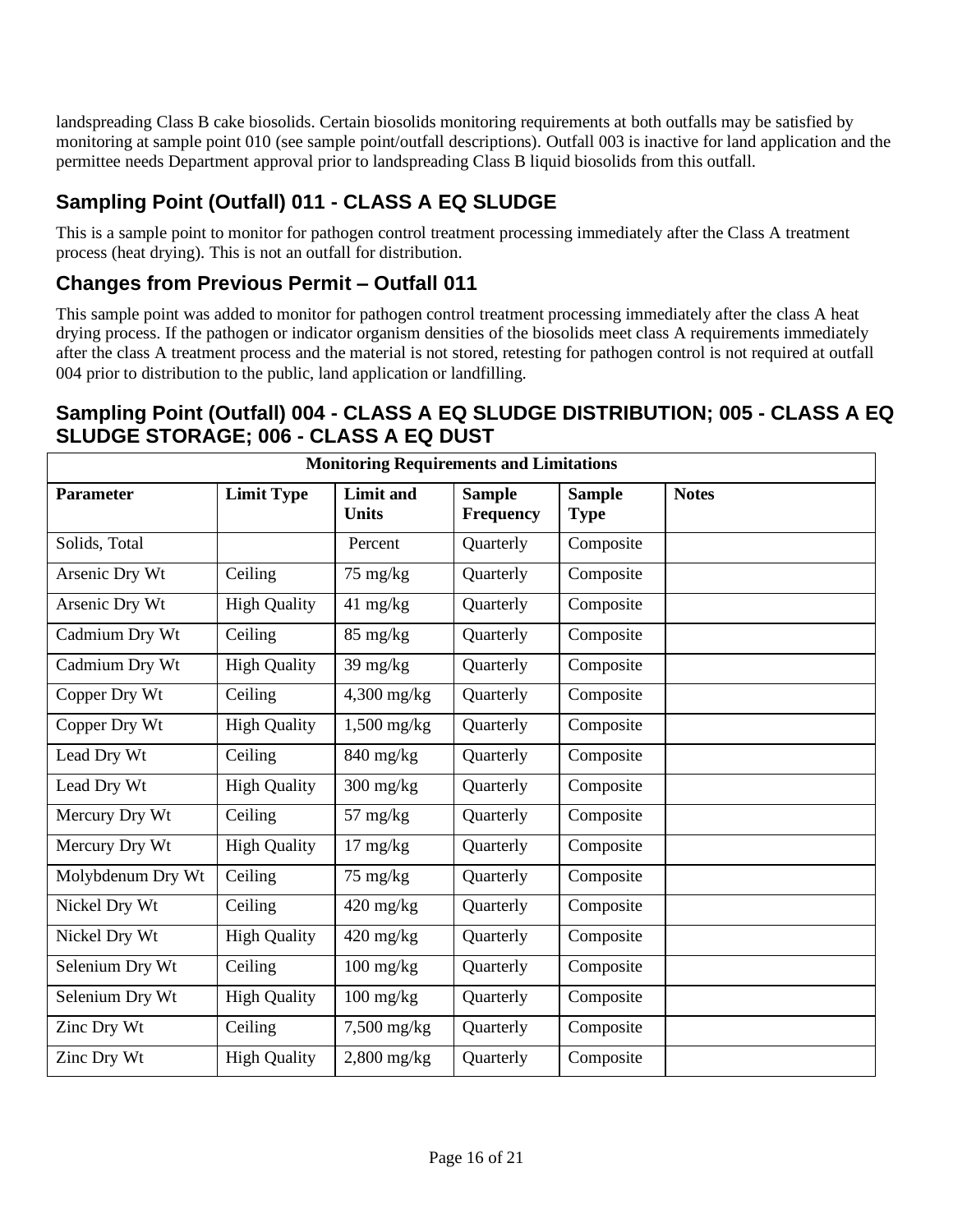| <b>Monitoring Requirements and Limitations</b> |                   |                           |                                   |                              |              |  |
|------------------------------------------------|-------------------|---------------------------|-----------------------------------|------------------------------|--------------|--|
| <b>Parameter</b>                               | <b>Limit Type</b> | Limit and<br><b>Units</b> | <b>Sample</b><br><b>Frequency</b> | <b>Sample</b><br><b>Type</b> | <b>Notes</b> |  |
| Nitrogen, Total<br>Kjeldahl                    |                   | Percent                   | Quarterly                         | Composite                    |              |  |
| Nitrogen, Ammonium<br>$(NH_4-N)$ Total         |                   | Percent                   | Quarterly                         | Composite                    |              |  |
| Phosphorus, Total                              |                   | Percent                   | Quarterly                         | Composite                    |              |  |
| Phosphorus, Water<br>Extractable               |                   | % of Tot P                | Quarterly                         | Composite                    |              |  |
| Potassium, Total<br>Recoverable                |                   | Percent                   | Quarterly                         | Composite                    |              |  |

### **Changes from Previous Permit – Outfalls 004, 005 and 006**

Outfalls 004, 005 and 006 have been added to the permit to regulate the beneficial reuse of class A exceptional quality (EQ) biosolids from the heat dryer. Dried biosolids from each of these outfalls will be monitored for metals (List 1), nutrients (List 2) pathogen control (List 3) and vector attraction reduction (List 4). Metals (List 1) monitoring performed at common sample point 010 may be used to satisfy monitoring for metals (List 1) at these outfalls with Department approval and under conditions specified in the permit in the sample point description for each outfall.

These outfalls are inactive for distribution and may be activated under the conditions of section 4.2.4.5 of the permit, including, among others, that the state-wide biosolids coordinator inspect the treatment equipment and review process related data.

Outfall 004 is located at the truck load-out area. Class A EQ biosolids are conveyed from the heat dryer to the load-out area and may be loaded into trucks or roll-off containers for hauling off-site or may land on the floor and be moved around with a front-end loader in the cake storage building. If the class A EQ material is not stored at the truck load-out area (i.e., is promptly hauled off-site) the biosolids do not have to be retested for pathogen control (List 3) prior to distribution to the public, land application of landfilling.

Outfall 005 is located at the cake storage building where the dried class A EQ biosolids are stored prior to distribution to the public, land application or landfilling. Biosolids monitoring would not be required during calendar quarters when there is no public distribution.

Outfall 006 was added to allow Wausau flexibility in managing class A heat dried biosolids dust generated by the dried biosolids crusher from the dust collector baghouse and the biosolids loadout spouts. This material would normally be sent to the landfill, however, the permit provides the flexibility to distribute this material. Additional options include, adding the material back to the solids handling processes, land application and blending the material with the dried biosolids. If the EQ biosolids dust were to be blended with other dried EQ biosolids the mix would need to be tested.

### **Sludge Management Plan**

This permit requires Wausau to submit a sludge management plan (SMP) for Department approval that specifies operational procedures for the management and beneficial reuse of biosolids (sludge) generated at the facility as specified in section 5.3. The requirement to submit an SMP is appropriate due to the new biosolids treatment processes to produce Class A sludge for land application and Class A Exceptional Quality sludge for distribution to the public and is authorized pursuant to s. NR 204.11, Wis. Adm. Code. The SMP provides Wausau significant flexibility while utilizing permitted outfalls and sample points to calibrate their sludge management operations. The SMP provides a tool for communication between Wausau and the department and provides continuity while operators and/or department staff may change.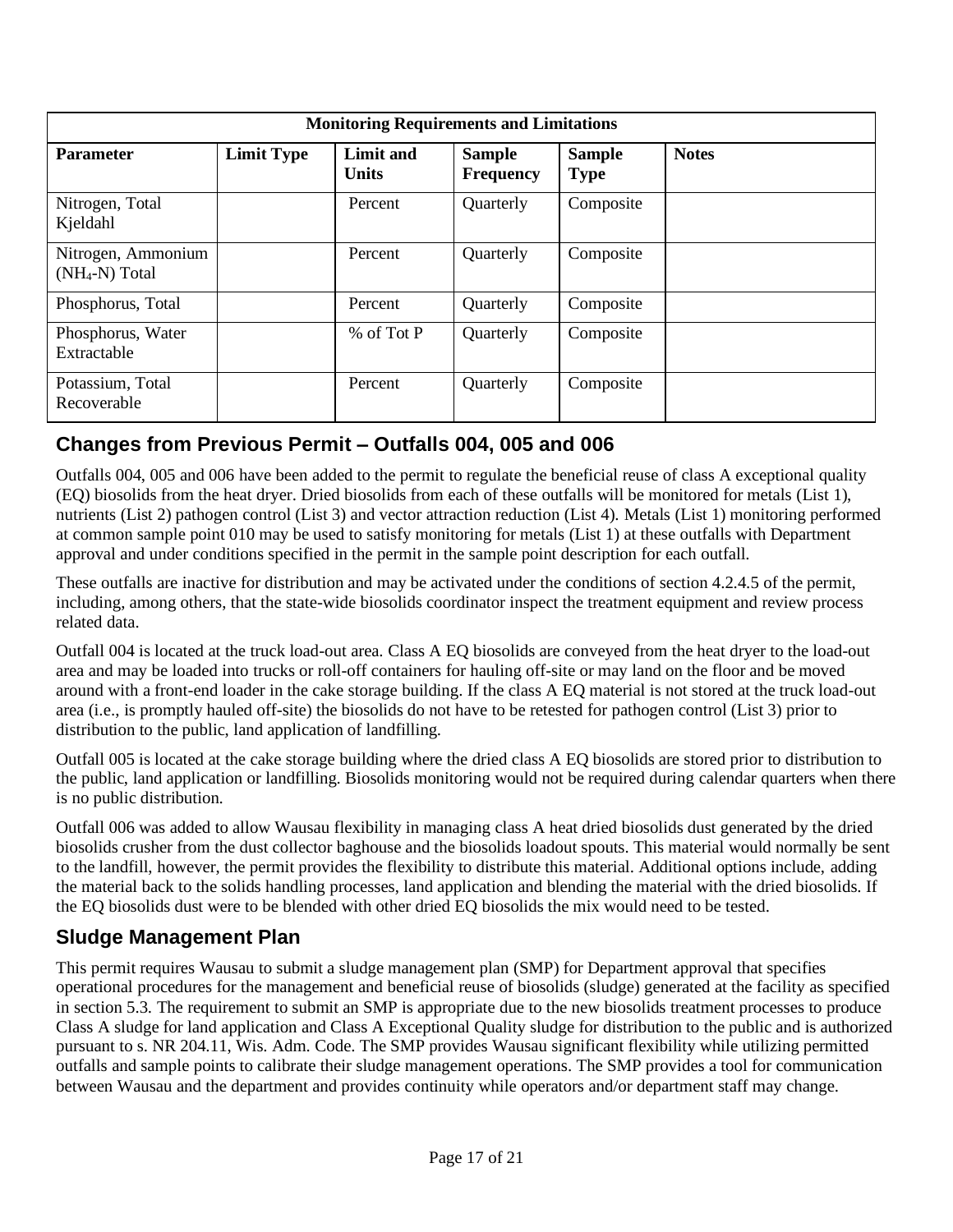The SMP is a standard operating procedure that outlines and details sludge management practices that include but are not limited to, monitoring, sampling and reporting procedures, record keeping, tracking the distribution of biosolids (land application, distribution to the public or landfilling), contingency plans for biosolids that do not meet sludge quality standards and processes in NR 204.07(4), Wis. Adm. Code. See the Sludge Management Plan schedule in section 5.3 below for additional details.

## **Explanation of Limits and Monitoring Requirements**

Requirements for land application of municipal sludge are determined in accordance with ch. NR 204, Wis. Adm. Code. Ceiling and high-quality limits for metals in sludge are specified in s. NR 204.07(5). Requirements for pathogens are specified in s. NR 204.07(6) and in s. NR 204.07 (7), for vector attraction requirements. Limitations for PCBs are addressed in s. NR 204.07(3)(k).

**Water Extractable Phosphorus –** Water extractable phosphorus (WEP) is the coefficient for determining plant available phosphorus from measured total phosphorus. In Wisconsin, the Penn State Method is utilized and is expressed in percent. While a total P may be significant, the WEP may show that only a small percentage of the P is available to plants because of factors such as treatment processes and chemical addition that "tie-up" phosphorus limiting the amount of phosphorus that is plant available. As part of the Wisconsin's nutrient management plan (NMP) requirements, the accounting of all fertilizers must be included over the NMP cycle. The fertilizer value of the waste needs to be communicated to the farmer and accounted for in the NMP.

# **5 Compliance Schedules**

## **5.1 Wisconsin River Basin TMDL SSC-derived Limits for Total Phosphorus**

The permittee shall comply with the Wisconsin River Basin Total Maximum Daily Load (TMDL) SSC-derived limits for total phosphorus as specified. No later than 14 days following each compliance date, the permittee shall notify the Department in writing of its compliance or noncompliance. If a submittal is required, a timely submittal fulfills the notification requirement.

| <b>Required Action</b>                                                                                                                                                       | Due Date   |
|------------------------------------------------------------------------------------------------------------------------------------------------------------------------------|------------|
| <b>Complete Construction:</b> The permittee shall complete construction of was tewater treatment system<br>upgrades.                                                         | 06/30/2023 |
| Achieve Compliance: The permittee shall achieve compliance with final TMDL SSC-derived total<br>phosphorus limits as soon as possible but not later than the specified date. | 12/31/2023 |

#### **Explanation of Wisconsin River Basin TMDL SSC-derived Limits for Total Phosphorus Compliance Schedule**

Wausau was granted a 7-year compliance schedule in the permit issued on December 12, 2018 (Reissuance-09-0) that required Wausau to comply with stringent total phosphorus WQBELs of 0.1 mg/L and 6.8 lbs/day as six-month averages and 0.3 mg/L as a monthly average calculated pursuant to s. NR 217.13, Wis. Adm. Code, by September 30, 2025. Since that permit was issued the Site-Specific Criteria in the Wisconsin River Basin Total Maximum Daily Load (TMDL) were approved. Wausau submitted all of the reports and plans required by the original phosphorus compliance schedule ahead of the required due dates and has initiated construction of a treatment plant upgrade to meet phosphorus limits. This schedule requires Wausau to take all actions needed to achieve compliance with TMDL SSC-derived limit for total phosphorus as soon as possible but no later than December 31, 2023.

The Department believes the compliance schedule requires Wausau to comply with the TMDL SSC-derived limits as soon as possible because the facility improvements project being undertaken to meet phosphorus limits is a major facility-wide upgrade. The upgrade includes new equipment and processes for chemical phosphorus removal, selector zones (anoxic zones) for biological phosphorus removal within a new aeration basin configuration and a disk filtration tertiary phosphorus treatment process. Wausau will need time to optimize the operation of the new equipment and treatment processes and ancillary equipment, including phosphorus removal chemical usage and selection, air flows within the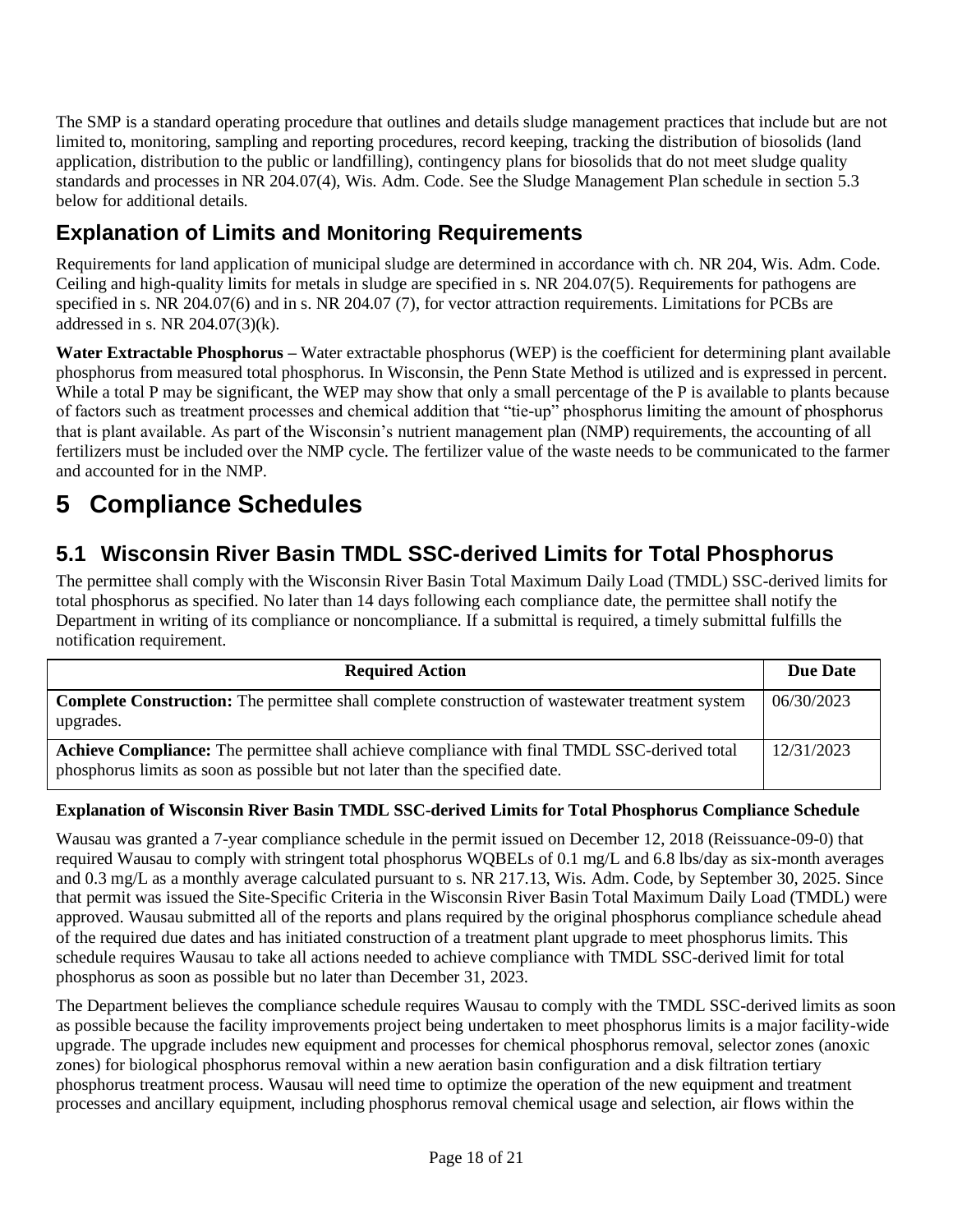aeration basins and filtration equipment. Treatment plant staff will need time to become familiar with the operation of new equipment and treatment processes. Unknown and unanticipated delays related to construction, equipment procurement and potential equipment malfunctions could add significant time to the construction schedule.

### **5.2 Mercury Pollutant Minimization Program**

As a condition of the variance to the water quality based effluent limitation(s) for mercury granted in accordance with s. NR 106.145(6), Wis. Adm. Code, the permittee shall perform the following actions.

| <b>Required Action</b>                                                                                                                                                                                                                                                                                                                                                                                                                                                                                                                                                                                                                                                                                                                                                                                                                                                                                                                                                                                                                                                                                           | <b>Due Date</b> |
|------------------------------------------------------------------------------------------------------------------------------------------------------------------------------------------------------------------------------------------------------------------------------------------------------------------------------------------------------------------------------------------------------------------------------------------------------------------------------------------------------------------------------------------------------------------------------------------------------------------------------------------------------------------------------------------------------------------------------------------------------------------------------------------------------------------------------------------------------------------------------------------------------------------------------------------------------------------------------------------------------------------------------------------------------------------------------------------------------------------|-----------------|
| Annual Mercury Progress Reports: Submit an annual mercury progress report. The annual mercury<br>progress report shall:                                                                                                                                                                                                                                                                                                                                                                                                                                                                                                                                                                                                                                                                                                                                                                                                                                                                                                                                                                                          |                 |
| Indicate which mercury pollutant minimization activities or activities outlined in the approved<br>Pollutant Minimization Plan, "Mercury Pollutant Minimization Program, Wausau Water Works, June<br>2018 Revision", have been implemented;                                                                                                                                                                                                                                                                                                                                                                                                                                                                                                                                                                                                                                                                                                                                                                                                                                                                      |                 |
| Include an analysis of trends in monthly and annual total effluent mercury concentrations based on<br>mercury sampling; and                                                                                                                                                                                                                                                                                                                                                                                                                                                                                                                                                                                                                                                                                                                                                                                                                                                                                                                                                                                      |                 |
| Include an analysis of how influent and effluent mercury varies with time and with significant<br>loading of mercury such as loads from industries into the collection system.                                                                                                                                                                                                                                                                                                                                                                                                                                                                                                                                                                                                                                                                                                                                                                                                                                                                                                                                   |                 |
| Annual Mercury Progress Report #4: Submit a mercury progress report as defined above.                                                                                                                                                                                                                                                                                                                                                                                                                                                                                                                                                                                                                                                                                                                                                                                                                                                                                                                                                                                                                            | 01/31/2022      |
| Final Mercury Report: Submit a final report documenting the success in reducing mercury<br>concentrations in the effluent, as well as the anticipated future reduction in mercury sources and<br>mercury effluent concentrations. The report shall summarize mercury pollutant minimization<br>activities that have been implemented during the current permit term and state which, if any, pollutant<br>minimization activities from the approved pollutant minimization plan were not pursued and why.<br>The report shall include an analysis of trends in monthly and annual total effluent mercury<br>concentrations based on mercury sampling during the current permit term. The report shall also<br>include an analysis of how influent and effluent mercury varies with time and with significant loading<br>of mercury such as loads from industries into the collection system.<br>If the permittee intends to reapply for a mercury variance per s. NR 106.145, Wis. Adm. Code, for the<br>reissued permit, a detailed pollutant minimization plan outlining the pollutant minimization activities | 01/30/2023      |
| proposed for the upcoming permit term shall be submitted along with the final report.                                                                                                                                                                                                                                                                                                                                                                                                                                                                                                                                                                                                                                                                                                                                                                                                                                                                                                                                                                                                                            |                 |
| Annual Mercury Reports After Permit Expiration: In the event that this permit is not reissued on<br>time, the permittee shall continue to submit annual mercury reports each year covering pollutant<br>minimization activities implemented and mercury concentration trends.                                                                                                                                                                                                                                                                                                                                                                                                                                                                                                                                                                                                                                                                                                                                                                                                                                    |                 |

#### **Explanation of Mercury Pollutant Minimization Program Compliance Schedule**

Wausau Water Works was granted a variance from the mercury water quality criterion of 1.3 ng/L for the protection of wildlife for the current permit term. One condition of the variance is to submit annual progress reports on implementation of its mercury pollutant minimization program (PMP) and a final mercury progress report documenting the success of mercury pollutant minimization activities implemented throughout the permit term in reducing mercury discharges. Wausau has submitted the required annual mercury progress reports for 2019, 2020 and 2021.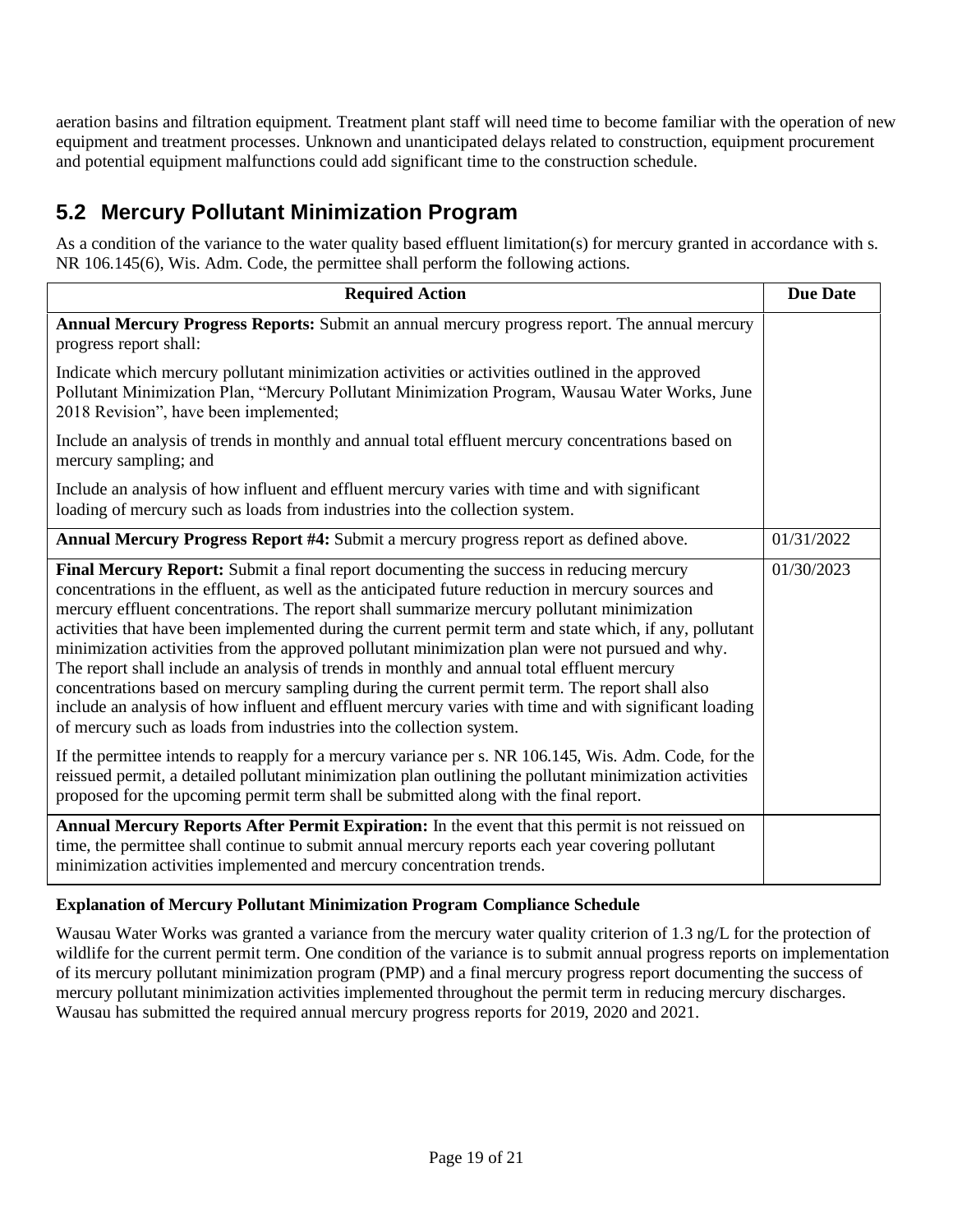### **5.3 Sludge Management Plan**

A sludge management plan is required.

| <b>Required Action</b>                                                                                                                                                                                                                                                                                                                                                                                                                                                                                                                                                                                                                                                                                             | <b>Due Date</b> |
|--------------------------------------------------------------------------------------------------------------------------------------------------------------------------------------------------------------------------------------------------------------------------------------------------------------------------------------------------------------------------------------------------------------------------------------------------------------------------------------------------------------------------------------------------------------------------------------------------------------------------------------------------------------------------------------------------------------------|-----------------|
| <b>Sludge Management Plan Submittal:</b> Submit a sludge management plan to the department for<br>approval by October 1, 2022. The sludge management plan (SMP) shall optimize the land application<br>system performance and demonstrate compliance with s. NR 204, Wis. Adm. Code.                                                                                                                                                                                                                                                                                                                                                                                                                               | 10/01/2022      |
| This management plan shall 1) specify information on pretreatment processes (if any); 2) identify<br>land application sites; 3) describe site limitations; 4) address vegetative cover management and<br>removal; 5) specify availability of storage; 6) describe the type of transporting and spreading<br>vehicle(s); 7) specify monitoring procedures; 8) track site loading; 9) address contingency plans for<br>adverse weather and odor/nuisance abatement; and 10) include any other pertinent information. Once<br>approved, all landspreading activities shall be conducted in accordance with the plan. Any changes<br>to the plan must be approved by the Department prior to implementing the changes. |                 |

#### **Explanation of Sludge Management Plan Submittal Compliance Schedule**

A sludge management plan (SMP) as outlined above is to be submitted to the Department for review and approval pursuant to s. NR 204.11, Wis. Adm. Code. The changes to the sewage sludge characteristics and sewage sludge outfalls warrant development of a sludge management plan. The upgrades to Wausau's biosolids treatment processes will require treatment plant staff to optimize the operation of new belt filter presses and the new sludge drier. The facility will need to develop plans and procedures for sampling, monitoring, and biosolids handling, storage and distribution for several new outfalls for Class A sludge for land application and landfilling and Class A Exceptional Quality biosolids for distribution to the public, landfilling or land application. The SMP will also facilitate continuity of operations for several new wastewater treatment plant operators and new staff.

# **Special Reporting Requirements**

The compliance schedules above require Wausau to prepare and submit a report on the progress of constructing a treatment plant upgrade to meet phosphorus limits, annual mercury progress reports and a sludge management plan.

# **Other Comments:**

None.

# **Attachments**

Water Quality Based Effluent Limits Memos Dated:

- March 29, 2016 and March 23, 2017 used for the original permit reissued December 12, 2018.
- May 19, 2021 used for this (the second) permit modification to include Wisconsin River TMDL SSC-derived phosphorus WQBELs.

Public Notice

# **Permit Expiration Date**

December 31, 2023